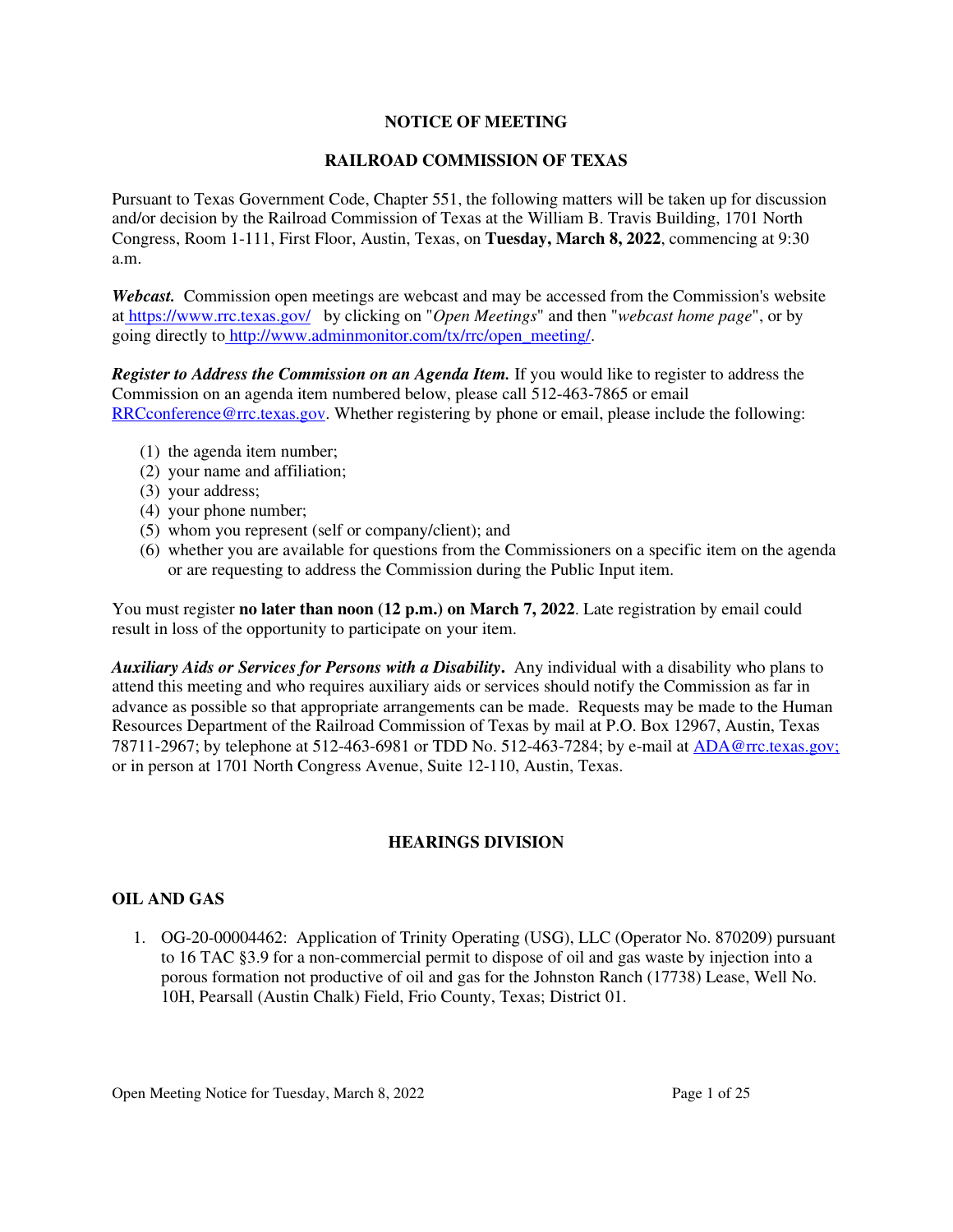## **OIL AND GAS CONSENT AGENDA** (70 items; numbers 2 - 71)

- 2. OG-21-00006739: Application of Felderhoff Production Company (Operator No. 265140) to consider amending the field rules for the Tioga, East (Degan Sand) Field, Grayson County, Texas; District 09.
- 3. OG-21-00006728: Application of Diamondback E&P LLC (Operator No. 217012) to consider amending the field rules for the Phantom (Wolfcamp) Field, Culberson, Loving, Pecos, Reeves, Sterling, Ward, and Winkler Counties, Texas; District 08.
- 4. OG-21-00007820: Application of Kaler Energy Corp. (Operator No. 450261) to consider adopt permanent field rules and cancel all overproduction in the Rattlesnake Mound (Big Gas Sand) Field, Brazoria County, Texas; District 03.
- 5. OG-21-00006408: Application of U.S. Energy Development Corp (Operator No. 875462) pursuant to 16 TAC §3.32 for an exception to flare gas for the LLM North (19495) Lease, A Pad, Flare Exception 39835, Briscoe Ranch (Eagleford) Field, Zavala County, Texas; District 01.
- 6. OG-21-00006409: Application of U.S. Energy Development Corp (Operator No. 875462) pursuant to 16 TAC §3.32 for an exception to flare gas for the LLM South (19132) Lease, A Pad, Flare Exception 39862, Briscoe Ranch (Eagleford) Field, Zavala County, Texas; District 01.
- 7. OG-21-00006410: Application of U.S. Energy Development Corp (Operator No. 875462) pursuant to 16 TAC §3.32 for an exception to flare gas for the LLM South (19132) Lease, B Pad, Flare Exception 39873, Briscoe Ranch (Eagleford) Field, Zavala County, Texas; District 01.
- 8. OG-21-00006411: Application of U.S. Energy Development Corp (Operator No. 875462) pursuant to 16 TAC §3.32 for an exception to flare gas for the LLM South (19132) Lease, A Pad, Flare Exception 39874, Briscoe Ranch (Eagleford) Field, Zavala County, Texas; District 01.
- 9. OG-21-00006431: Application of Steward Energy II, LLC (Operator No. 819609) pursuant to 16 TAC §3.32 for an exception to flare gas for the Browning State - Savage 551 Facility, Flare Exception 30778, Commingle Permit 8A-5508, Platang (San Andres) Field, Yoakum County, Texas; District 8A.
- 10. OG-21-00006432: Application of Steward Energy II, LLC (Operator No. 819609) pursuant to 16 TAC §3.32 for an exception to flare gas for the Great Hambino 466 - Hair Splitter 454 Facility, Flare Exception 37741, Commingle Permit 8A-5539, Platang (San Andres) Field, Yoakum County, Texas; District 8A.
- 11. OG-21-00006433: Application of Steward Energy II, LLC (Operator No. 819609) pursuant to 16 TAC §3.32 for an exception to flare gas for the Smokin Train 520 - Sandman 470 Facility, Flare Exception 37742, Commingle Permit 8A-5489, Platang (San Andres) Field, Yoakum County, Texas; District 8A.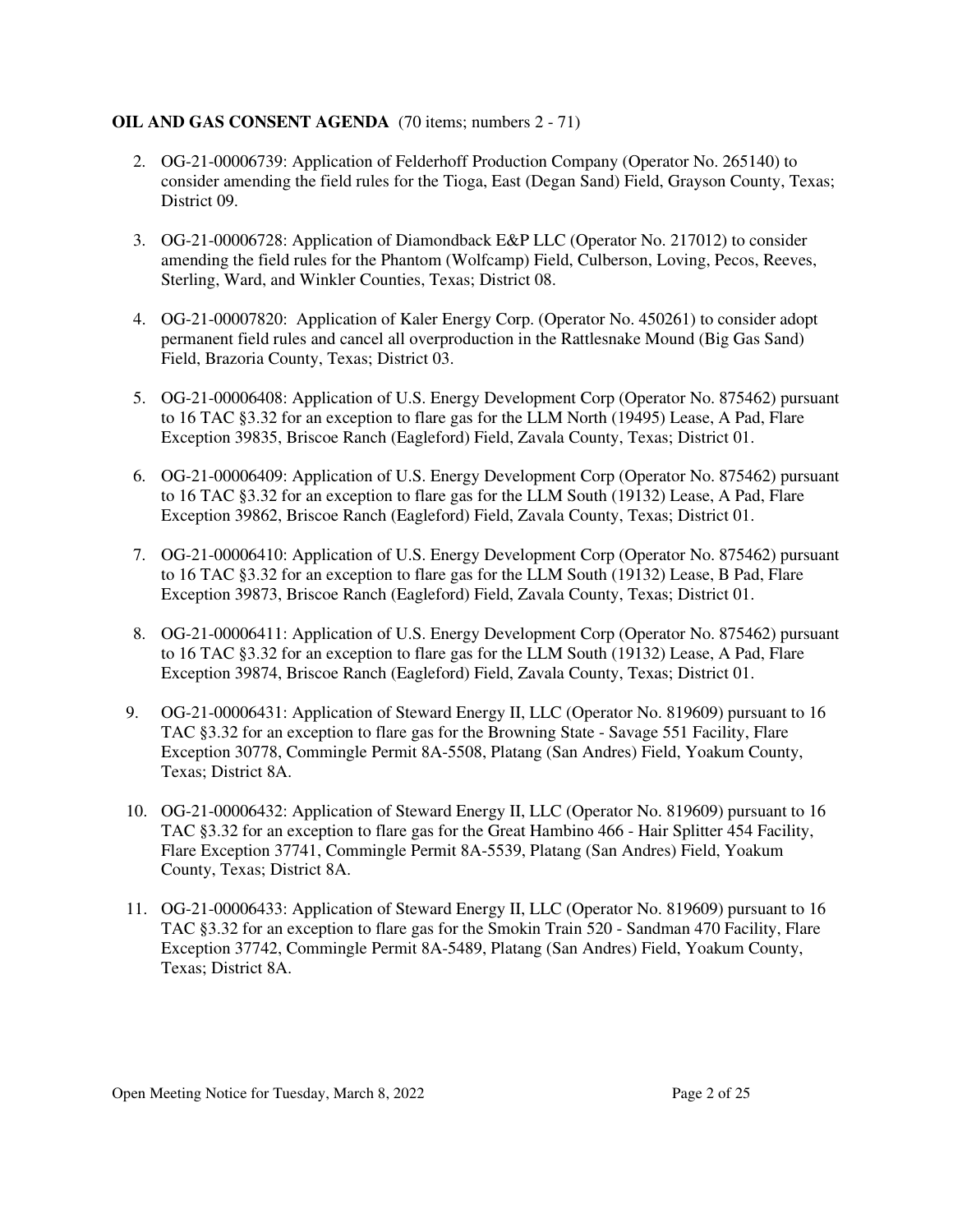- 12. OG-21-00006280: Application of Callon (Eagle Ford) LLC (Operator No. 124805) for an exception to 16 TAC §3.32 for the Irvin North 550 Facility, Flare Exception 39716, Commingle Permit 01-6132, Eagleville (Eagle Ford-1) Field, La Salle County, Texas; District 01.
- 13. OG-21-00006690: Application of Marathon Oil EF LLC (Operator No. 525398) pursuant to 16 TAC §3.32 for an exception to flare gas for the Barnhart CF, Flare Exception 46868, Commingle Permit 01-5524, Eagleville (Eagle Ford-1) Field, Gonzales County, Texas; District 01.
- 14. OG-21-00006691: Application of Marathon Oil EF LLC (Operator No. 525398) pursuant to 16 TAC §3.32 for an exception to flare gas for the Central Excelsior CF, Flare Exception 46128, Commingle Permit 01-5437, Eagleville (Eagle Ford-1) and Eagleville (Eagle Ford-2) Fields, Atascosa County, Texas; District 01.
- 15. OG-21-00006692: Application of Marathon Oil EF LLC (Operator No. 525398) pursuant to 16 TAC §3.32 for an exception to flare gas for the East Excelsior CF, Flare Exception 46869, Commingle Permit 01-5270, Eagleville (Eagle Ford-1) and Eagleville (Eagle Ford-2) Fields, Atascosa County, Texas; District 01.
- 16. OG-21-00006693: Application of Marathon Oil EF LLC (Operator No. 525398) pursuant to 16 TAC §3.32 for an exception to flare gas for the Leske Lott CF, Flare Exception 46444, Commingle Permit 02-5599, Eagleville (Eagle Ford-2) Field, Dewitt County, Texas; District 02.
- 17. OG-21-00006694: Application of Marathon Oil EF LLC (Operator No. 525398) pursuant to 16 TAC §3.32 for an exception to flare gas for the Roadrunner CF, Flare Exception 46870, Commingle Permit 02-5886, Sugarkane (Eagle Ford) Field, Live Oak County, Texas; District 02.
- 18. OG-21-00005540: Application of Callon (Permian) LLC (Operator No. 124807) pursuant to 16 TAC §3.32 for an exception to flare gas for the Liberator State Facility, Commingle Permit 08- 8910, Phantom (Wolfcamp) Field, Reeves County, Texas; District 08.
- 19. OG-21-00005542: Application of Callon (Permian) LLC (Operator No. 124807) pursuant to 16 TAC §3.32 for an exception to flare gas for the Fleming 13 (Gas ID No. 285593) Lease, Phantom (Wolfcamp) Field, Reeves County, Texas; District 08.
- 20. OG-21-00005543: Application of Callon (Permian) LLC (Operator No. 124807) pursuant to 16 TAC §3.32 for an exception to flare gas for the McGary State 10 (Gas ID No. 285589) Lease, Phantom (Wolfcamp) Field, Reeves County, Texas; District 08.
- 21. OG-21-00005544: Application of Callon (Permian) LLC (Operator No. 124807) pursuant to 16 TAC §3.32 for an exception to flare gas for the State CVX 22 (48031) Lease, Phantom (Wolfcamp) Field, Reeves County, Texas; District 08.
- 22. OG-21-00005545: Application of Callon (Permian) LLC (Operator No. 124807) pursuant to 16 TAC §3.32 for an exception to flare gas for the Richburg-Schwalbe CTB, Commingle Permit 08- 8065, Phantom (Wolfcamp) Field, Reeves County, Texas; District 08.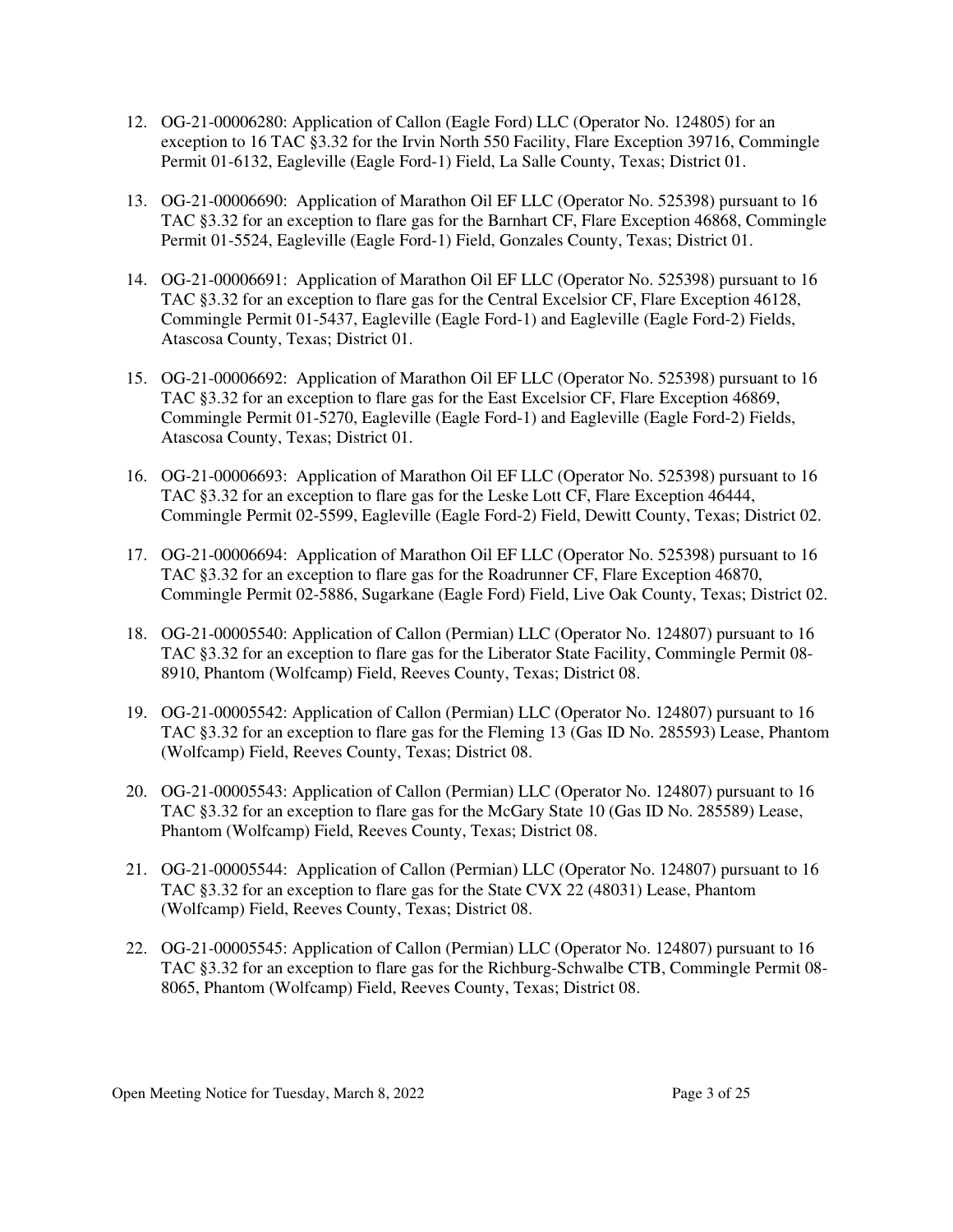- 23. OG-21-00005548: Application of Callon (Permian) LLC (Operator No. 124807) pursuant to 16 TAC §3.32 for an exception to flare gas for the Richmond 39 (42482) CTB, Phantom (Wolfcamp) Field, Reeves County, Texas; District 08.
- 24. OG-21-00005551: Application of Callon (Permian) LLC (Operator No. 124807) pursuant to 16 TAC §3.32 for an exception to flare gas for the Michigan 21 (Gas ID No. 283807) Lease, Phantom (Wolfcamp) Field, Reeves County, Texas; District 08.
- 25. OG-21-00005552: Application of Callon (Permian) LLC (Operator No. 124807) pursuant to 16 TAC §3.32 for an exception to flare gas for the Grace Carter 56 (Gas ID No. 284024) Lease, Phantom (Wolfcamp) Field, Ward County, Texas; District 08.
- 26. OG-21-00005553: Application of Callon (Permian) LLC (Operator No. 124807) pursuant to 16 TAC §3.32 for an exception to flare gas for the Atlanta 73 (Gas ID No. 284029) Lease, Phantom (Wolfcamp) Field, Ward County, Texas; District 08.
- 27. OG-21-00005556: Application of Callon (Permian) LLC (Operator No. 124807) pursuant to 16 TAC §3.32 for an exception to flare gas for the Zeman State 40 Facility, Commingle Permit 08- 8359, Phantom (Wolfcamp) Field, Reeves County, Texas; District 08.
- 28. OG-21-00005514: Application of COG Operating LLC (Operator No. 166150) pursuant to 16 TAC §3.32 for an exception to flare gas for the Glass, G.W. "B" (23078) Lease and Schenecker Facility (Commingle Permit 08-7688), Spraberry (Trend Area) Field, Martin County, Texas; District 08.
- 29. OG-21-00005515: Application of COG Operating LLC (Operator No. 166150) pursuant to 16 TAC §3.32 for an exception to flare gas for the White Crow Unit (50184) Lease, Big Chief 73 (Commingle Permit 08-7353) and Big Chief 35 (Commingle Permit 08-8465) Facilities, Hoefs T-K (Wolfcamp) Field, Reeves County, Texas; District 08.
- 30. OG-21-00006373: Application of Oxy USA WTP LP (Operator No. 630555) pursuant to 16 TAC §3.32 for an exception to flare gas for the North Dollarhide Unit (11267) Lease - CTB, Flare Exception 46262, Dollarhide (Devonian) Field, Andrews County, Texas; District 08.
- 31. OG-21-00006374: Application of Oxy USA WTP LP (Operator No. 630555) pursuant to 16 TAC §3.32 for an exception to flare gas for the North Dollarhide Unit (11267) Lease - East Satellite, Flare Exception 45884, Dollarhide (Devonian) Field, Andrews County, Texas; District 08.
- 32. OG-21-00006375: Application of Oxy USA WTP LP (Operator No. 630555) pursuant to 16 TAC §3.32 for an exception to flare gas for the North Dollarhide Unit (11267) Lease - West Satellite, Flare Exception 45885, Dollarhide (Devonian) Field, Andrews County, Texas; District 08.
- 33. OG-21-00006283: Application of BTA Oil Producers, LLC (Operator No. 041867) for an exception to 16 TAC §3.32 for the Blacktop 21601 1 Facility, Flare Exception 32016, Phantom (Wolfcamp) Field, Reeves County, Texas; District 08.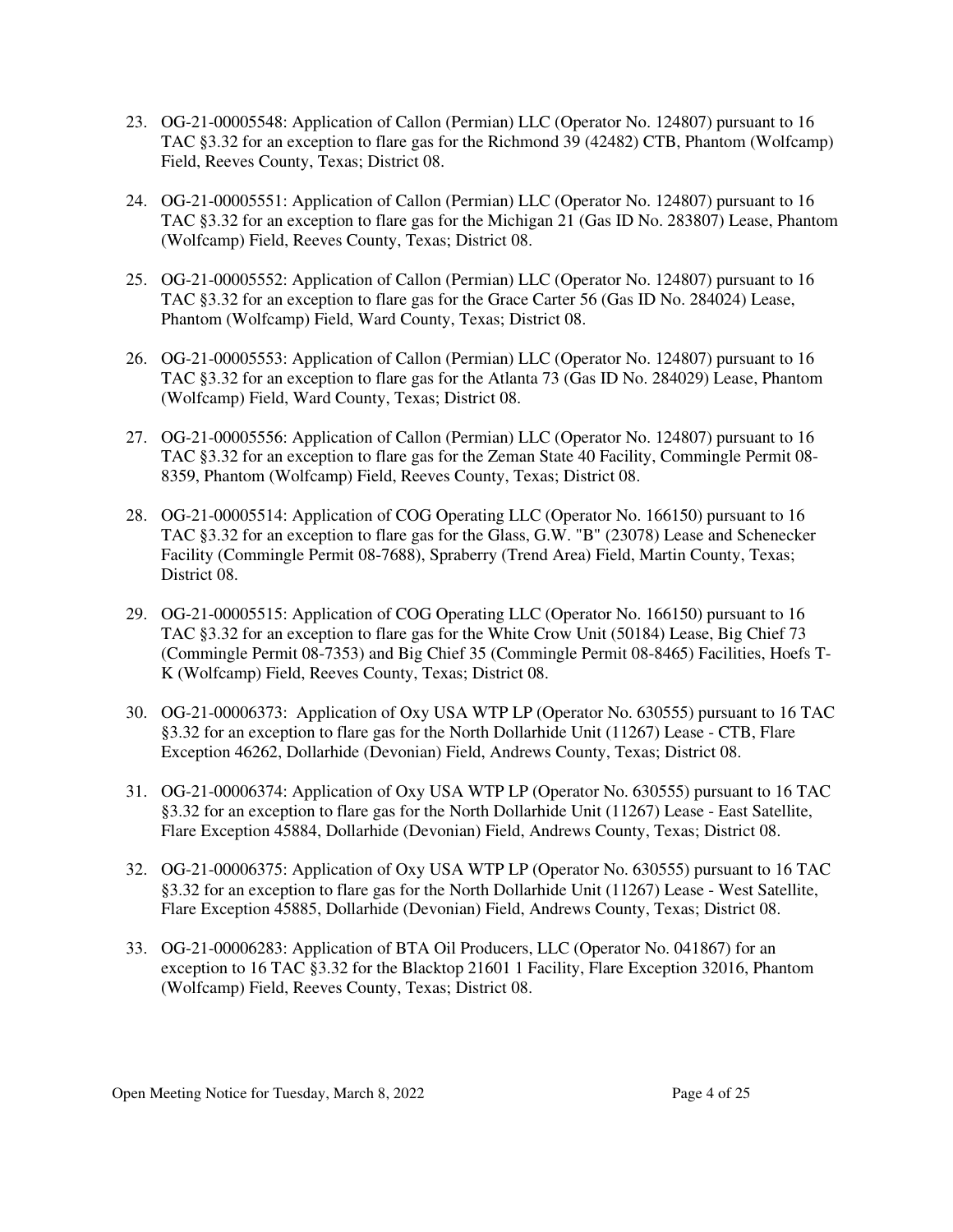- 34. OG-21-00006284: Application of BTA Oil Producers, LLC (Operator No. 041867) for an exception to 16 TAC §3.32 for the Pivot 21602 34 Unit 1 Facility, Flare Exception 32018, Phantom (Wolfcamp) Field, Reeves County, Texas; District 08.
- 35. OG-21-00006285: Application of BTA Oil Producers, LLC (Operator No. 041867) for an exception to 16 TAC §3.32 for the Pivot 21602 34 Unit 2 Facility, Flare Exception 39259, Phantom (Wolfcamp) Field, Reeves County, Texas; District 08.
- 36. OG-21-00006286: Application of BTA Oil Producers, LLC (Operator No. 041867) for an exception to 16 TAC §3.32 for the Riverside 21601 36 Unit 1-5 Facility, Flare Exception 32015, Phantom (Wolfcamp) Field, Reeves County, Texas; District 08.
- 37. OG-21-00006287: Application of BTA Oil Producers, LLC (Operator No. 041867) for an exception to 16 TAC §3.32 for the Riverside 21601 36 Unit 6-7 Facility, Flare Exception 39256, Phantom (Wolfcamp) Field, Reeves County, Texas; District 08.
- 38. OG-21-00006288: Application of BTA Oil Producers, LLC (Operator No. 041867) for an exception to 16 TAC §3.32 for the Tetris 21601 18 Unit 1, Flare Exception 32017, Phantom (Wolfcamp) Field, Reeves County, Texas; District 08.
- 39. OG-21-00006289: Application of BTA Oil Producers, LLC (Operator No. 041867) for an exception to 16 TAC §3.32 for the Tetris 21601 18 Unit 2-3 Facility, Flare Exception 39257, Phantom (Wolfcamp) Field, Reeves County, Texas; District 08.
- 40. OG-21-00006290: Application of BTA Oil Producers, LLC (Operator No. 041867) for an exception to 16 TAC §3.32 for the Arpent 21602 25 Facility, Flare Exception 39260, Phantom (Wolfcamp) Field, Reeves County, Texas; District 08.
- 41. OG-21-00006291: Application of BTA Oil Producers, LLC (Operator No. 041867) for an exception to 16 TAC §3.32 for the Radio Tower State 21601 28 Facility, Flare Exception 46143, Phantom (Wolfcamp) Field, Reeves County, Texas; District 08.
- 42. OG-21-00006292: Application of BTA Oil Producers, LLC (Operator No. 041867) for an exception to 16 TAC §3.32 for the Scramble 21802 Facility, Flare Exception 39258, Phantom (Wolfcamp) Field, Culberson County, Texas; District 08.
- 43. OG-21-00006293: Application of BTA Oil Producers, LLC (Operator No. 041867) for an exception to 16 TAC §3.32 for the Escopeta 21901 1 Facility, Flare Exception 46144, Phantom (Wolfcamp) Field, Loving County, Texas; District 08.
- 44. OG-21-00006294: Application of BTA Oil Producers, LLC (Operator No. 041867) for an exception to 16 TAC §3.32 for the Flex State 21602 1 Facility, Flare Exception 46145, Phantom (Wolfcamp) Field, Reeves County, Texas; District 08.
- 45. OG-21-00006295: Application of BTA Oil Producers, LLC (Operator No. 041867) for an exception to 16 TAC §3.32 for the Graben 21903 Facility, Flare Exception 46146, Phantom (Wolfcamp) Field, Reeves County, Texas; District 08.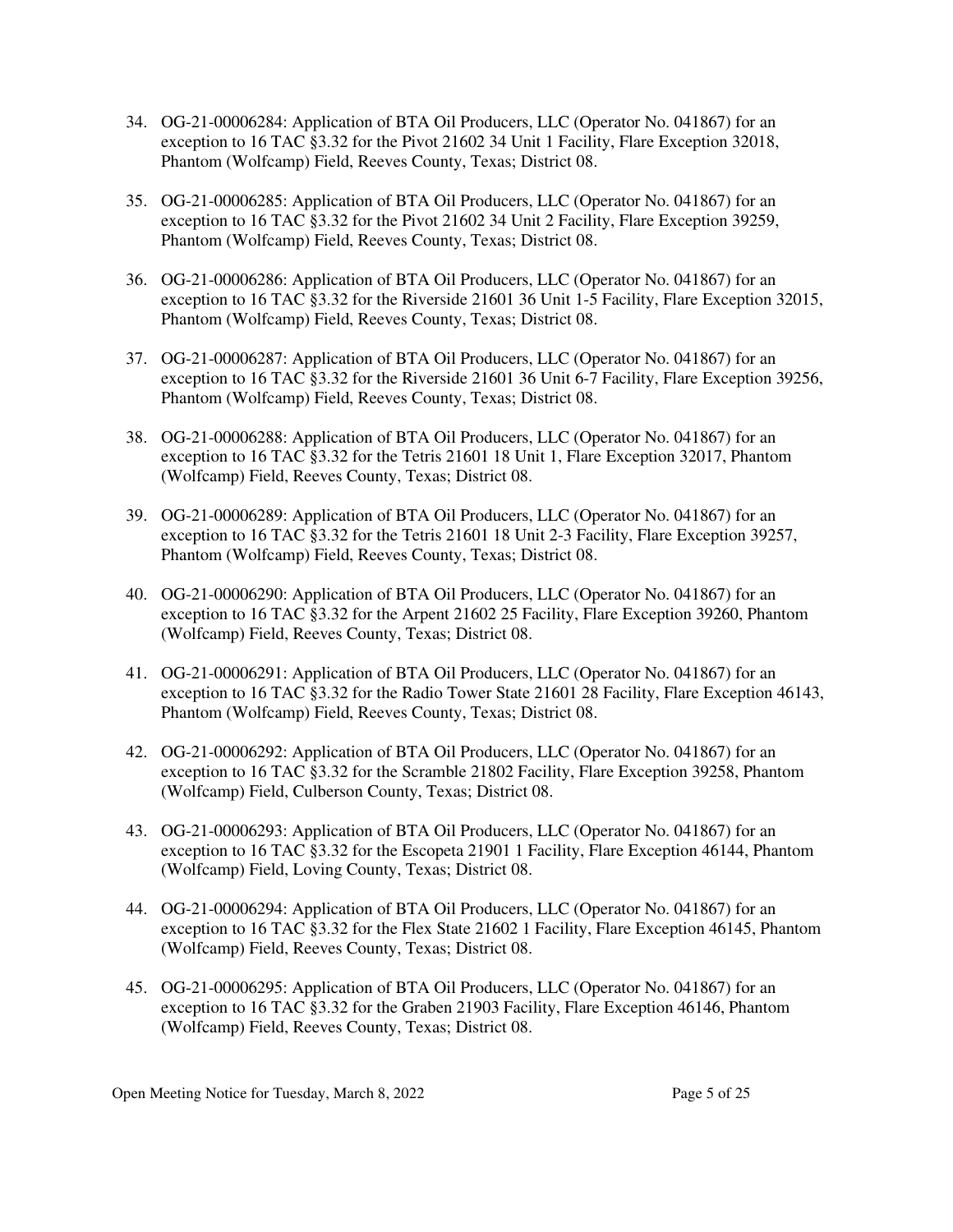- 46. OG-21-00006296: Application of BTA Oil Producers, LLC (Operator No. 041867) for an exception to 16 TAC §3.32 for the Pistol 21801 Facility, Flare Exception 46147, Phantom (Wolfcamp) Field, Loving County, Texas; District 08.
- 47. OG-21-00006297: Application of BTA Oil Producers, LLC (Operator No. 041867) for an exception to 16 TAC §3.32 for the Rifle 21801 Facility, Flare Exception 46148, Phantom (Wolfcamp) Field, Loving County, Texas; District 08.
- 48. OG-21-00006056: Application of WPX Energy Permian, LLC (Operator No. 942623) pursuant to 16 TAC §3.32 for an exception to flare gas for the CBR 9-4 CFP, Flare Exception 36358, Commingle Permit 08-8434, Phantom (Wolfcamp) Field, Loving County, Texas; District 08.
- 49. OG-21-00006057: Application of WPX Energy Permian, LLC (Operator No. 942623) pursuant to 16 TAC §3.32 for an exception to flare gas for the CBR 10-3 CFP, Flare Exception 46316, Commingle Permit 08-9417, Sandbar (Bone Spring) Field, Loving County, Texas; District 08.
- 50. OG-21-00006058: Application of WPX Energy Permian, LLC (Operator No. 942623) pursuant to 16 TAC §3.32 for an exception to flare gas for the HERC State 6-15 CFP, Flare Exception 46005, Commingle Permit 08-9498, Phantom (Wolfcamp) Field, Loving County, Texas; District 08.
- 51. OG-21-00006060: Application of WPX Energy Permian, LLC (Operator No. 942623) pursuant to 16 TAC §3.32 for an exception to flare gas for the Lindsay 2 CFP, Flare Exception 46314, Commingle Permit 08-9428, Sandbar (Bone Spring) and Phantom (Wolfcamp) Fields, Loving County, Texas; District 08.
- 52. OG-21-00006061: Application of WPX Energy Permian, LLC (Operator No. 942623) pursuant to 16 TAC §3.32 for an exception to flare gas for the Lindsay 9-4 CFP, Flare Exception 44630, Commingle Permit 08-9429, Sandbar (Bone Spring) and Phantom (Wolfcamp) Fields, Loving County, Texas; District 08.
- 53. OG-21-00006062: Application of WPX Energy Permian, LLC (Operator No. 942623) pursuant to 16 TAC §3.32 for an exception to flare gas for the YMC 9 CBR 9-4 CFP, Flare Exception 46315, Commingle Permit 08-9418, Sandbar (Bone Spring) and Phantom (Wolfcamp) Fields, Loving County, Texas; District 08
- 54. OG-21-00007182: Application of Teal Operating, LLC (Operator No. 840879) pursuant to 16 TAC §3.32 for an exception to flare gas for the STS 1391 Central Facility #1, Flare Exception 50092-1, Commingle Permit 01-5856, Eagleville (Eagle Ford-1) Field, La Salle County, Texas; District 01.
- 55. OG-21-00007253: Application of Teal Operating, LLC (Operator No. 840879) pursuant to 16 TAC §3.32 for an exception to flare gas for the STS 692 Central Facility #2, Flare Exception 50091-1, Commingle Permit 01-5777, Eagleville (Eagle Ford-1) Field, McMullen County, Texas; District 01.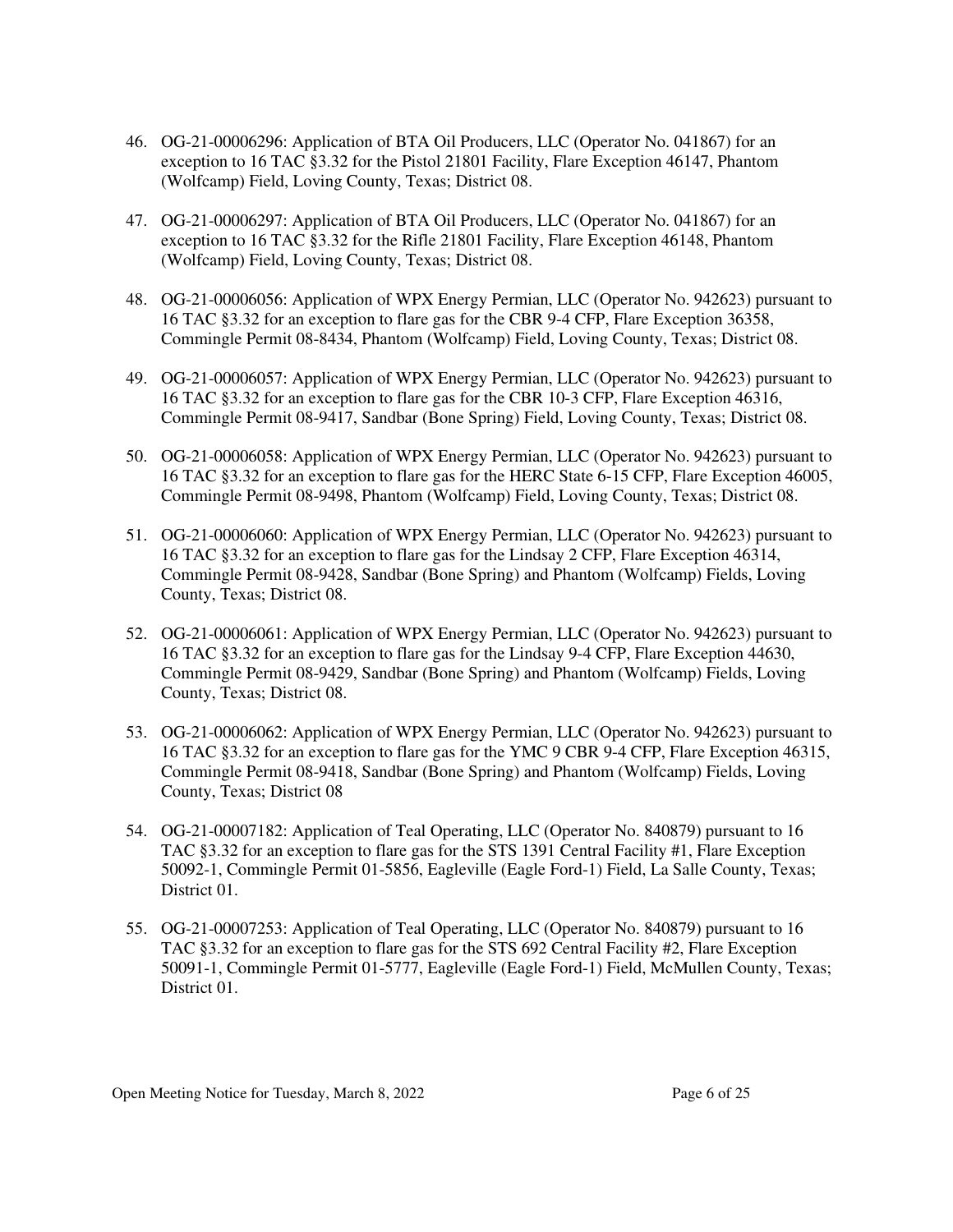- 56. OG-21-00007254: Application of Teal Operating, LLC (Operator No. 840879) pursuant to 16 TAC §3.32 for an exception to flare gas for the Julie Beck Central Gathering Facility (09944) Lease, Flare Exception 50055-1, Eagleville (Eagle Ford-2) Field, Live Oak, Texas; District 02.
- 57. OG-21-00007255: Application of Teal Operating, LLC (Operator No. 840879) pursuant to 16 TAC §3.32 for an exception to flare gas for the STS 1391 Central Facility #1, Flare Exception 50092-1, Commingle Permit 01-5777, Eagleville (Eagle Ford-1) Field, La Salle County, Texas; District 01.
- 58. OG-21-00007850: Application of Citation Oil & Gas Corp. (Operator No. 154235) pursuant to 16 TAC §3.32 for an exception to flare gas for the Willamar Pressure Maintenance Plant, Commingle Permit 04-1216, Various Fields, Willacy County, Texas; District 04.
- 59. OG-21-00007860: Application of XTO Energy Inc. (Operator No. 945936) pursuant to 16 TAC §3.32 for an exception to flare gas for the Windham South TB, Commingle Permit No. 5632, Spraberry (Trend Area) and Wilshire (Consolidated) Fields, Upton County, Texas; District 7C.
- 60. OG-21-00008325: Application of Pillar EFS, LLC (Operator No. 665543) pursuant to 16 TAC §3.32 for an exception to flare gas for the Rockin MA and MB Unit Facility, Flare Exception No. 51086, Eagleville (Eagle Ford-1) Field, Atascosa County, Texas; District 01.
- 61. OG-21-00007595: Application of 3-T Exploration, Inc. (Operator No. 953682) to consider unitization and secondary recovery authority for the proposed West Lane Chapel Paluxy A Waterflood Unit, Lane Chapel (Paluxy A Sand) Field, Smith County, Texas; District 06.
- 62. OG-21-00006952: Application of Texas Gulf Coast Holdings I L.P. pursuant to 16 TAC §3.76 to consider a qualified subdivision for a 519.058 acre tract, Galveston County, Texas; District 03; Order Nunc Pro Tunc.
- 63. OG-21-00006524: Single Signature P-4 Filing of Merkin LLC (Operator No. 561172) for the Callihan, Jim G. (03549) Lease, Well Nos. 1, 2, 3, 4, 5 and 6, Luling-Branyon Field, Caldwell County, Texas, to change the operator from Origin Production Company, Inc. (Operator No. 625625) to Merkin LLC; District 01.
- 64. OG-21-00007928: Single Signature P-4 Filing of Blue Sky Industries LLC (Operator No. 076787) for the McKinley, J.C. & R.S. -B- R/A -C- (07576) Lease, Well Nos. 20, 21, 22, 23, 24, 25, 26, 27, 38, 45 and 60, East Texas Field, Gregg County, Texas, to change the operator from ETF Operating, LLC (Operator No. 254898) to Blue Sky Industries LLC; District 6E.
- 65. OG-22-00008504: Single Signature P-4 Filing of Three C Exploration, LLC (Operator No. 857512) for the Gutierrez, Raquel (Gas ID No. 195934) Lease, Well No. 1, Haynes (Middle Wilcox Cons.) Field, Zapata County, Texas, to change the operator from Eagle Capital Partners, LLC (Operator No. 238745) to Three C Exploration, LLC; District 04.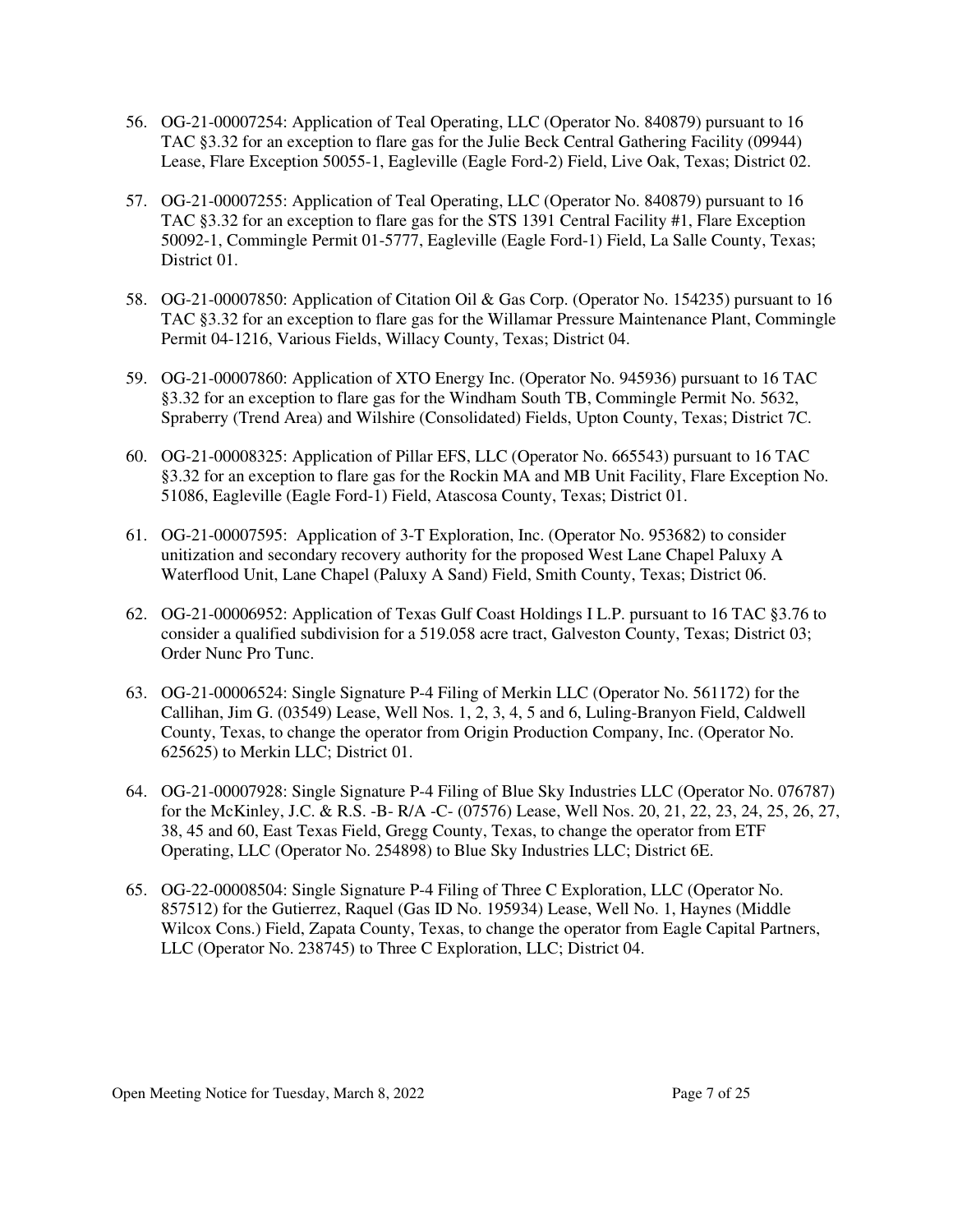- 66. OG-22-00008505: Single Signature P-4 Filing of Three C Exploration, LLC (Operator No. 857512) for the Gutierrez, Raquel F (Gas ID No. 197063) Lease, Well No. 2, Haynes (Middle Wilcox Cons.) Field, Zapata County, Texas, to change the operator from Eagle Capital Partners, LLC (Operator No. 238745) to Three C Exploration, LLC; District 04.
- 67. OG-22-00008741: Single Signature P-4 Filing of Reliance Energy, LLC (Operator No. 700995) for the Latham (61619) Lease, Well No. 1, Tex-Hamon (Dean) Field, Dawson County, Texas, to change the operator from APV McCamey LLC (Operator No. 028617) to Reliance Energy, LLC; District 8A.
- 68. OG-21-00008157: Complaint of Waylan Jackson that Mudslinger Oil, L.L.C. (Operator No. 592478) does not have a good faith claim to operate the Jackson (32171) Lease, Well No. 2, Cedar Gap (Flippen) Field, Taylor County, Texas; District 7B.
- 69. O&G Case No. 00008770: Occidental Permian Ltd. for authority pursuant to 16 TAC §3.50 to approve or certify an EOR project for the Cogdell Canyon Reef Unit (#08325), Cogdell (Area) (19346 142) Field, Winkler County, Texas.
- 70. Pipeline Safety Docket No. 00001725: Enforcement Action against Texas Coastal Pipeline, LLC (Operator No. 844787) for Violations of Statewide Rules on Permit No. 07317, Calhoun County, Texas; Unopposed Motion for Rehearing. Violations of 16 TAC  $\S$ § 3.70(j) and 3.70(k)(3).
- 71. Oil & Gas Docket No. 00005892: Enforcement Action against Benchmark Oil & Gas Company (Operator No. 064101) for Violations of Statewide Rules on the Hager, Gulf Lee Fee (03-03261) Lease, Well Nos. 1, 6, 9, 10, 11, 12, 13, 14, 15, 17, 18, 23, 26, 27, 28, 30, 32, 34, and 39, Orange Field, Orange County, Texas, District 03; Unopposed Motion for Rehearing. Violation of 16 TAC  $§ 3.14(b)(2).$

# **OFFICE OF GENERAL COUNSEL**

# **MASTER DEFAULT ORDERS** (11 items; numbers 72 - 82)

- 72. O&G 00003669: Enforcement action against Just Oil & Gas, Inc. (Operator No. 448220) for Violation of Statewide Rules on the Prideaux, H. O. (09-00261) Lease, Well Nos. 1E, 4E, 4W, 5, 6E, 6W, 7, 9, 10, 12, 14, 15A, 21, 25, 26, 27, 28, 35, 36, 38, 39, 41, 43, 44, 45, 47, 48, 49, 50, 51, 52, 54, 55, 57, 58, and 59, Archer County Regular Field, Archer County, Texas. Violation of 16 TAC §§3.3(2), 3.8(d)(1), 3.13(a)(6)(A), 3.21(l), 3.46(g)(2), 3.46(j), and 3.73(i).
- 73. O&G 00005833: Enforcement action against Hereford, J.A. Industries, Inc. (Operator No. 379753) for Violation of Statewide Rules on the Arco Fee Unit A-908 Lease, Well No. 1 (RRC ID No. 06- 149072), Brookland (Austin Chalk, 8800) Field, Jasper County, Texas. Violation of 16 TAC  $§3.14(b)(2).$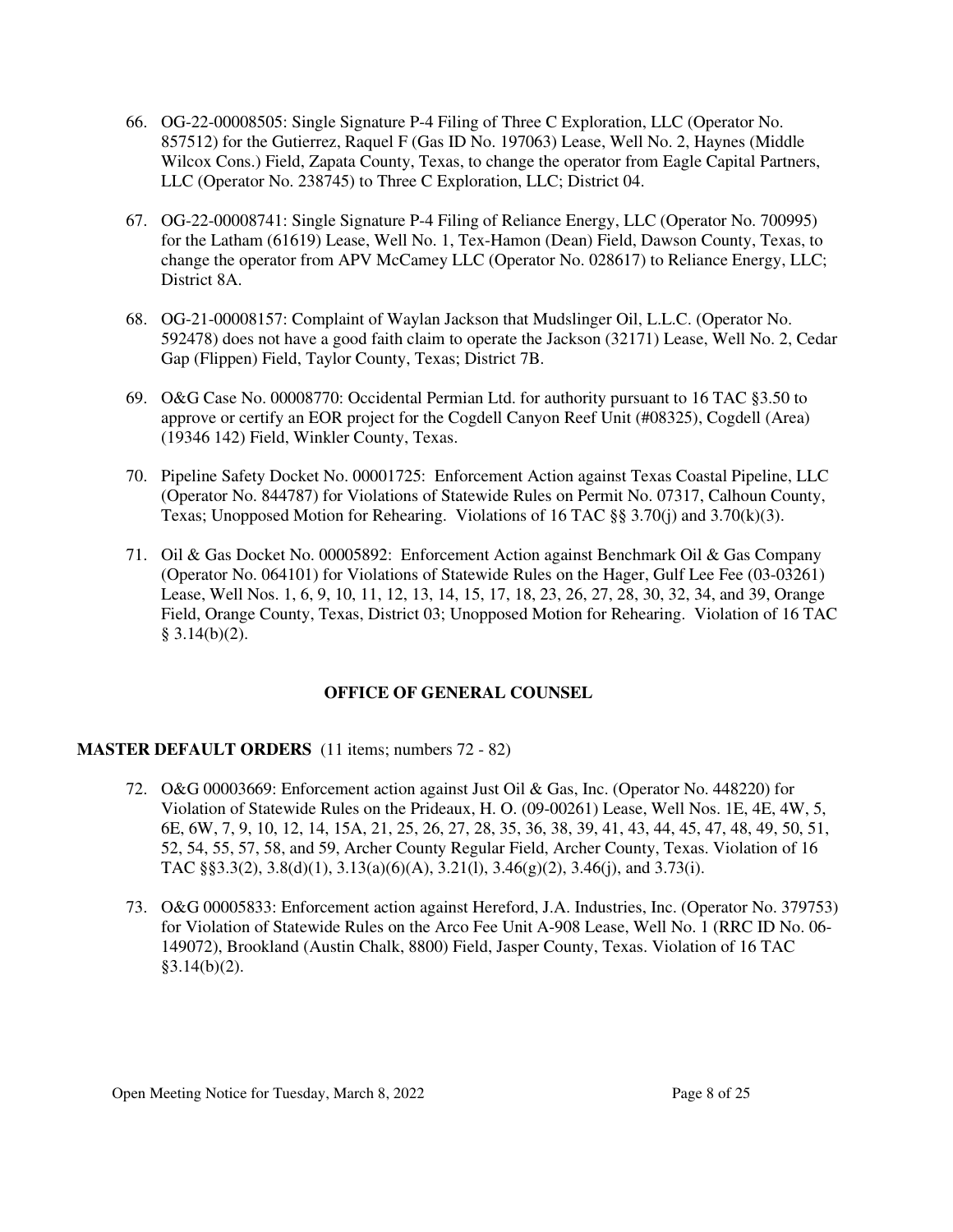- 74. O&G 00006069: Enforcement action against Siana Oil & Gas (Operator No. 779259) for Violation of Statewide Rules on the Boure' (8A-67244) Lease, Well No. 1, Poker Draw (Devonian) Field, Yoakum County, Texas. Violation of 16 TAC §§3.8(d)(1) and 3.14(b)(2).
- 75. O&G 00006190: Enforcement action against Watson Energy Investments, LLC (Operator No. 900277) for Violation of Statewide Rules on the Oppenheimer, Jessie D. (01-00096) Lease, Well Nos. 9, 11, and 12, Big Foot Field, Atascosa County, Texas. Violation of 16 TAC §3.8(d)(1).
- 76. O&G 00006265: Enforcement action against Chestnut Explor. and Prod., Inc. (Operator No. 147847) for Violation of Statewide Rules on the Sauz Ranch Mulatos Pasture (04-03390) Lease, Well Nos. 10, 61, 177, 190, 206, and 215, Willamar, West Field, Willacy County, Texas. Violation of 16 TAC §3.14(b)(2).
- 77. O&G 00006268: Enforcement action against Chestnut Explor. and Prod., Inc. (Operator No. 147847) for Violation of Statewide Rules on the Suaz Ranch Mulatos Pasture (04-12550) Lease, Well Nos. 188, 202, and 207, Willamar, West (Miocene 6700) Field, Willacy County, Texas. Violation of 16 TAC §3.14(b)(2).
- 78. O&G 00006319: Enforcement action against Overland Operating Company, LLC (Operator No. 628579) for Violation of Statewide Rules on the Appling (7B-26360) Lease, Well No. 7, Jones County Regular Field, Jones County, Texas. Violation of 16 TAC §3.14(b)(1).
- 79. O&G 00006519: Enforcement action against Overland Operating Company, LLC (Operator No. 628579) for Violation of Statewide Rules on the Holstein Estate (7B-28324) Lease, Well Nos. 14 and 29, Petranol (Bluff Creek) Field, Shackelford County, Texas. Violation of 16 TAC §3.8(d)(1).
- 80. O&G 00007156: Enforcement action against Ridglea Energy I, LLC (Operator No. 711126) for Violation of Statewide Rules on the Fast Break (Tannehill Sand) Unit (7B-26817) Lease, Well Nos. 1, 2, 3, 4, 5, 6, 8A, 10A, 11, 12A, 16, 17A, 19C, 23A, 24A, and 25A, Fast Break (Upper Tannehill) Field, Stonewall County, Texas. Violation of 16 TAC §3.14(b)(2).
- 81. O&G 00007281: Enforcement action against Denteco Oil Company LLC (Operator No. 215939) for Violation of Statewide Rules on the Hubbard Lease, Well No. 2 (RRC ID No. 7B-065332), Brown County Regular (Marble Falls) Field, Brown County, Texas. Violation of 16 TAC  $\S$ §3.8(d)(1) and 3.14(b)(2).
- 82. O&G 00008116: Enforcement action against 1984 Operating Company L.L.C. (Operator No. 953521) for Violation of Statewide Rules on the Morgan Gas Unit No. 2 Lease, Well No. 1H (RRC ID No. 09-240588), Newark, East (Barnett Shale) Field, Parker County, Texas. Violation of 16 TAC §§3.3(1), 3.3(2), 3.3(3), and 3.14(b)(2).

# **AGREED ENFORCEMENT ORDERS** (201 items; numbers 83 - 283)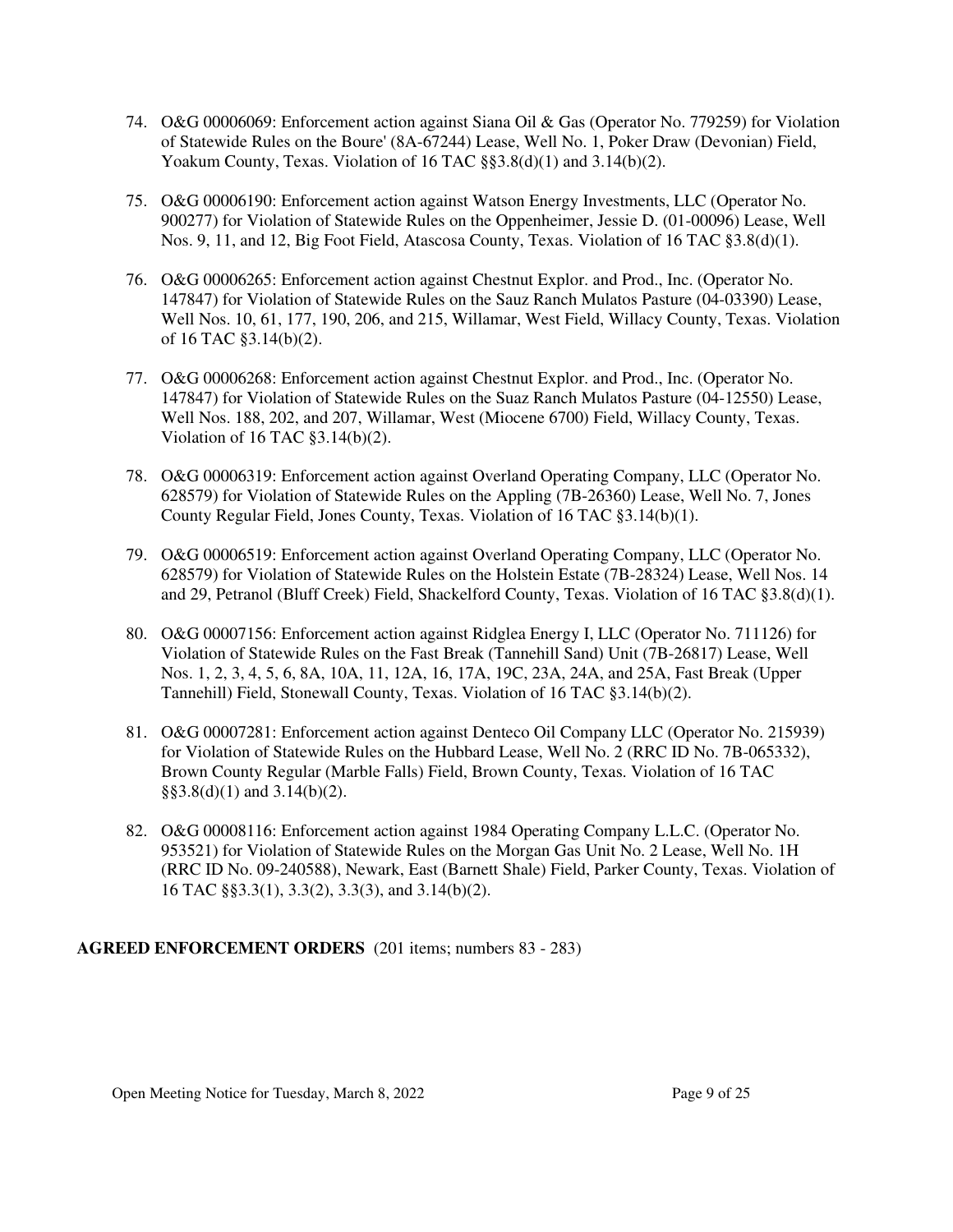- 83. O&G 7B-0318273: Pfed Operating (Operator No. 630769) enforcement action regarding Odell, J. T. -A- (08996) Lease, Well Nos. 2, 9, 11, 13, 14, 22, 23, 24, 25, 26, 27, 28, 29, 30, 31, 32, 33, 37, 38, 39, 40, 41, and 42, Throckmorton County Regular Field, Throckmorton County, Texas. Violation of 16 TAC §3.14(b)(2).
- 84. O&G 00005839: Arrowhead Productions, LP (Operator No. 033523) enforcement action regarding Verdon Mader Lease, Well No. 1H (RRC ID No. 09-250809), Newark, East (Barnett Shale) Field, Parker County, Texas. Violation of 16 TAC §3.14(b)(2).
- 85. O&G 00004438: Pearl O&G Opco, LLC (Operator No. 647271) enforcement action regarding Bodhi Lease, Well No. 1H (Drilling Permit No. 851251), Bale (San Andres 5500) Field, Gaines County, Texas, District No. 8A. Violation of 16 TAC §3.8(d)(4)(H)(i)(I).
- 86. O&G 00004622: Texas Shallow Oil & Gas, LLC (Operator No. 848047) enforcement action regarding Gilmer, Annie et al (7B-12106) Lease, Well Nos. 2 and 4, Annie Gilmer (Miss) Field, Stephens County, Texas. Violation of 16 TAC  $\S$ §3.8(d)(1), 3.9(9)(B), 3.14(b)(2), and 3.46(g)(2).
- 87. O&G 00004624: Pearl O&G Opco, LLC (Operator No. 647271) enforcement action regarding Steel Dawn Lease, Well No. 1SW (Drilling Permit No. 846512), Seminole, Southwest (Devonian) Field, Gaines County, Texas, District No. 8A. Violation of 16 TAC §3.8(d)(4)(H)(i)(I).
- 88. O&G 00005831: Geomeg Energy Operating Co., LLC (Operator No. 300803) enforcement action regarding Longcope "B" - Pratt "A" (01-08903) Lease, Well No. 6, Spiller Field, Caldwell County, Texas. Violation of 16 TAC §§3.3(2) and 3.13(a)(6)(A).
- 89. O&G 00005832: Geomeg Energy Operating Co., LLC (Operator No. 300803) enforcement action regarding Longcope-Pratt -A- (01-08721) Lease, Well No. 1, Spiller Field, Caldwell County, Texas. Violation of 16 TAC  $\S$ §3.3(2) and 3.13(a)(6)(A).
- 90. O&G 00005969: Southcoast Production Inc (Operator No. 803257) enforcement action regarding Ward, Herman H. Lease, Well No. 1 (RRC ID No. 03-073152), Shepard (7600) Field, San Jacinto County, Texas. Violation of 16 TAC §§3.3(1), 3.3(3), and 3.14(b)(2).
- 91. O&G 00006094: Arrowhead Productions, LP (Operator No. 033523) enforcement action regarding Verdon Mader Lease, Well No. 1H (RRC ID No. 09-250809), Newark, East (Barnett Shale) Field, Parker County, Texas. Violation of 16 TAC §3.73(i).
- 92. O&G 00006379: Doege, Donald (Operator No. 221957) enforcement action regarding Beherns, Charles (01-05878) Lease, Well Nos. 1A, 2, 3, 4, 5, 7, 8, 9, 10, 11, 12, 13, 14, 15, 16, 17, 18, 19, 20, and 21, La Vernia Field, Guadalupe County, Texas. Violation of 16 TAC §3.8(d)(1).
- 93. O&G 00006720: Arrowhead Productions, LP (Operator No. 033523) enforcement action regarding Stroud Lease, Well No. 1 (RRC ID No. 7B-078574), Dicey (Conglomerate) Field, Parker County, Texas. Violation of 16 TAC §§3.3(1) and 3.14(b)(2).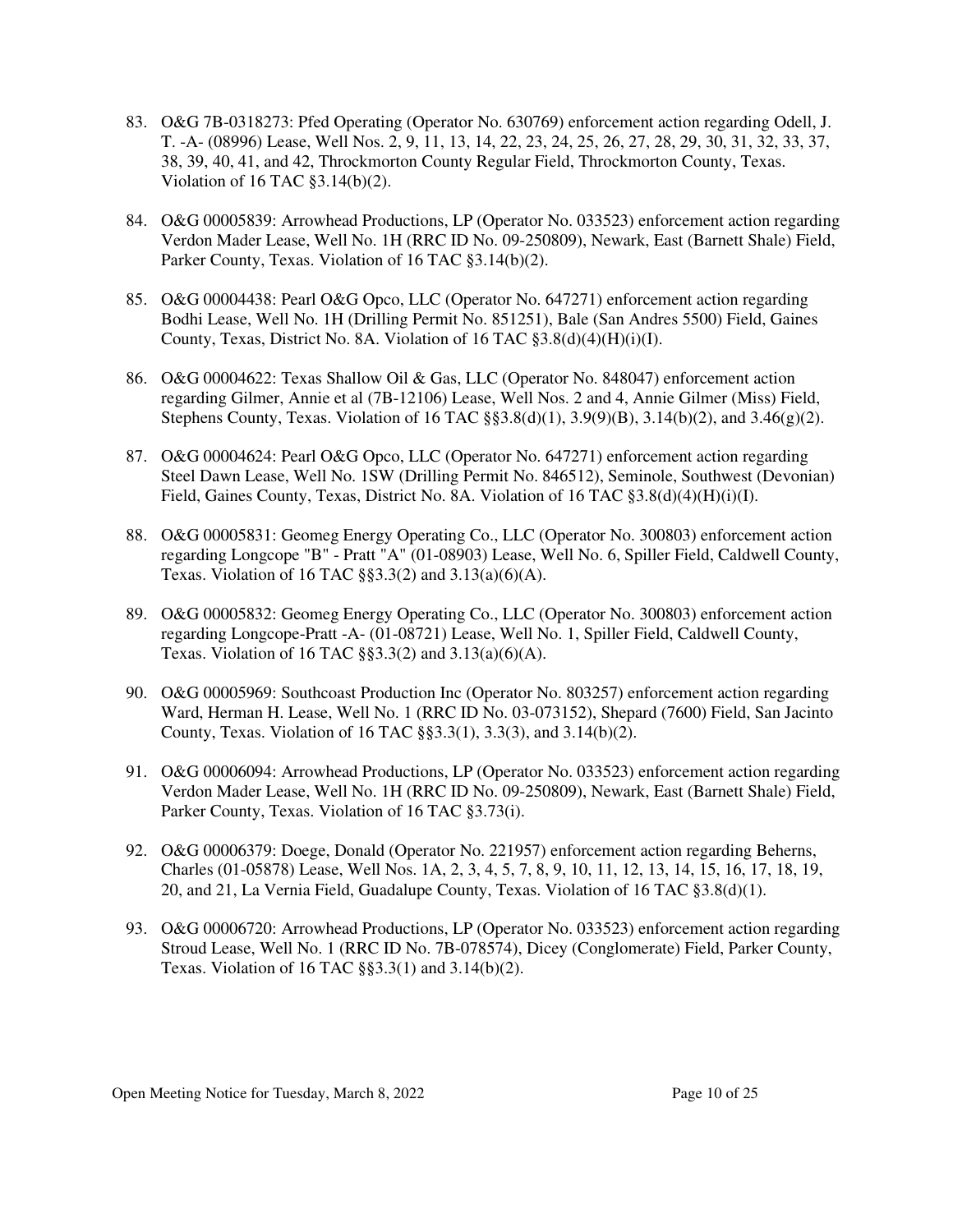- 94. O&G 00007084: Borden County Waste Disposal, LTD (Operator No. 082979) enforcement action regarding Gail Facility, Permit Nos. R9 8A-0302, P002484, P002485, P002487, P002488, P002490, P002491, P006192, and P010469, Borden County, Texas, District No. 8A. Violation of 16 TAC §§3.8(d)(1) and 3.78(l)(4)(A).
- 95. O&G 00007169: Daylight Petroleum LLC (Operator No. 208171) enforcement action regarding Roche (04-13640) Lease, Well No. 4, Encino (5900 SD.) Field, Refugio County, Texas. Violation of 16 TAC §§3.3(1), 3.3(2), 3.3(3), 3.8(d)(1), and 3.14(b)(2).
- 96. O&G 00007181: Vaquero Operating (Operator No. 882776) enforcement action regarding Gillespie Lease, Well No. 1 (RRC ID No. 08-085163), Hamon (Delaware) Field, Reeves County, Texas. Violation of 16 TAC §§3.8(d)(1) and 3.9(9)(B).
- 97. O&G 00007242: Mokan Capital, LLC (Operator No. 574035) enforcement action regarding Brown -B- (09-08563) Lease, Well Nos. 2R, 3R, 4, 5, 6, 7, 8, 9 ,11, 13, and 15, Jack County Regular Field, Jack County, Texas. Violation of 16 TAC §§3.14(b)(2) and 3.46(j).
- 98. O&G 00007597: Waterbridge Stateline LLC (Operator No. 900327) enforcement action regarding Permit No. 15577 (Permit to Dispose of Non-Hazardous Oil and Gas Waste by Injection into a Porous Formation Not Productive of Oil and Gas) on the Salt Mine SWD (08-51395) Lease, Well No. 1, Phantom (Wolfcamp) Field, Culberson County, Texas. Violation of 16 TAC §3.9.
- 99. O&G 00007603: Waterbridge Stateline LLC (Operator No. 900327) enforcement action regarding Permit No. 16135 (Permit to Dispose of Non-Hazardous Oil and Gas Waste by Injection into a Porouse Formation Not Productive of Oil and Gas) on the Salt Mine Two (08-53529) Lease, Well No. 1, Ford, West (Wolfcamp) Field, Reeves County, Texas. Violation of 16 TAC §3.9.
- 100. O&G 00007607: REO Operating LLC (Operator No. 701876) enforcement action regarding Sidney Smith Unit (03-26178) Lease, Well No. 4, Liberty, South Field, Liberty County, Texas. Violation of 16 TAC  $\S 3.8(d)(1)$ .
- 101. O&G 00007728: Geomark Resources, L.L.C. (Operator No. 300802) enforcement action regarding Birge Lease, Well No. 5 (Drilling Permit No. 767098), Chapmon, North (Strawn) Field, Gaines County, Texas, District No. 8A. Violation of 16 TAC §§3.14(b)(2) and 3.16(b).
- 102. O&G 00007877: Mogul Resources, LLC (Operator No. 573657) enforcement action regarding Hardwicke-University-Section 48 (08-08832) Lease, Tank Battery, McElroy Field, Upton County, Texas. Violation of 16 TAC §3.8(d)(1).
- 103. O&G 00008112: Sea Eagle Ford, LLC (Operator No. 760785) enforcement action regarding Wheeler-White EFS (01-17229) Lease, Well Nos. 1H and 2H, Eagleville (Eagle Ford-1) Field, McMullen County, Texas. Violation of 16 TAC §§3.8(d)(1) and 3.14(b)(2).
- 104. O&G 00008240: BXP Operating, LLC (Operator No. 042191) enforcement action regarding Pratt, H.J. (03-02790) Lease, Well No. 6, Livingston (Wilcox) Field, Polk County, Texas. Violation of 16 TAC §§3.8(d)(1) and 3.13(a)(6)(A).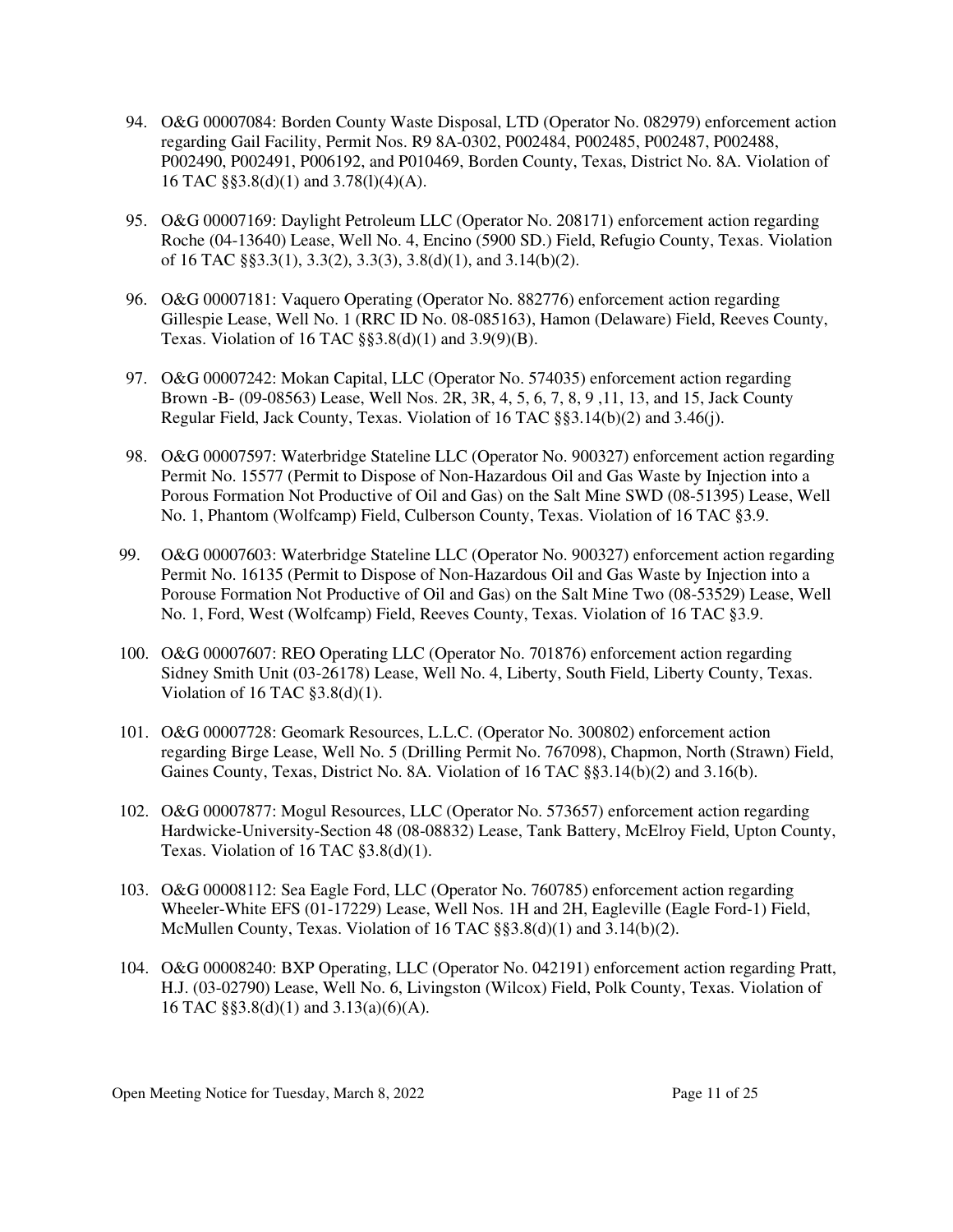- 105. GUD 11024: Lynd Company (Company ID No. 4188) enforcement action regarding System of Company ID 4188 (System ID No. 534), Bexar County, Texas. Violation of 16 TAC §8.51(b).
- 106. GUD 11029: City of Stinnett (Company ID No. 0374) enforcement action regarding System of Company ID 0374 (System ID No. 89), Hutchinson County, Texas. Violation of 16 TAC §8.1(b).
- 107. PS 00005472: 3111 Midstream Operating Co, LLC (Operator No. 953528) enforcement action regarding Permit No. 10037, Crosby County, Texas. Violation of 16 TAC §§3.70(j) and  $3.70(k)(3)$ .
- 108. PS 00005816: Eagleridge Operating, LLC (Operator No. 238462) enforcement action regarding Permit Nos. 08714, 09402, 07865, 08485, 08503, 08303, 08160, 08139, and 07790, Bosque, Denton, Ellis, Erath, Hill, Hood, Johnson, Motague, Palo Pinto, Parker, Tarrant, and Wise Counties, Texas. Violation of 16 TAC §3.70(o).
- 109. Damage Prevention 043558: 3D Paving & Contracting, LLC enforcement action for two violations of 16 TAC §§18.11(b), at Cross Timbers (Auburn), Flower Mound, Denton County, Texas.
- 110. Damage Prevention 048104: 3D Paving & Contracting, LLC enforcement action for two violations of 16 TAC §§18.11(b) and 18.3(a), at 2023 Rochelle Ln. (Arles Ln.), Carrollton, Denton County, Texas.
- 111. Damage Prevention 052058: 3D Paving & Contracting, LLC enforcement action for two violations of 16 TAC §§18.11(b), at 4665 Maverick Way (Hildago Dr.), Carrollton, Denton County, Texas.
- 112. Damage Prevention 052397: 3D Paving & Contracting, LLC enforcement action for two violations of 16 TAC §§18.11(b) and 18.10(b), at 1024 Nottingham Dr. (Staffordshire), Carrollton, Denton County, Texas.
- 113. Damage Prevention 053120: 3D Paving & Contracting, LLC enforcement action for two violations of 16 TAC §§18.11(b) and 18.3(a), at 5313 Colonial Dr. (Ponder Way), Flower Mound, Denton County, Texas.
- 114. Damage Prevention 053736: 3D Paving & Contracting, LLC enforcement action for two violations of 16 TAC §§18.11(b) and 18.3(a), at 1132 Yorkshire Dr. (Berkshire Dr.), Carrollton, Denton County, Texas.
- 115. Damage Prevention 055094: 3D Paving & Contracting, LLC enforcement action for two violations of 16 TAC §§18.11(b), at 3211 Delaford Dr. (Mayflower Dr.), Carrollton, Denton County, Texas.
- 116. Damage Prevention 055111: 3D Paving & Contracting, LLC enforcement action for two violations of 16 TAC §§18.11(b) and 18.3(a), at 1716 Mayflower Dr. (Delaford Dr.), Carrollton, Denton County, Texas.
- 117. Damage Prevention 055860: EP Drilling enforcement action for violation of 16 TAC §§18.3(a) and 18.11(b), at 804 North Collins (Rogers), Arlington, Tarrant County, Texas.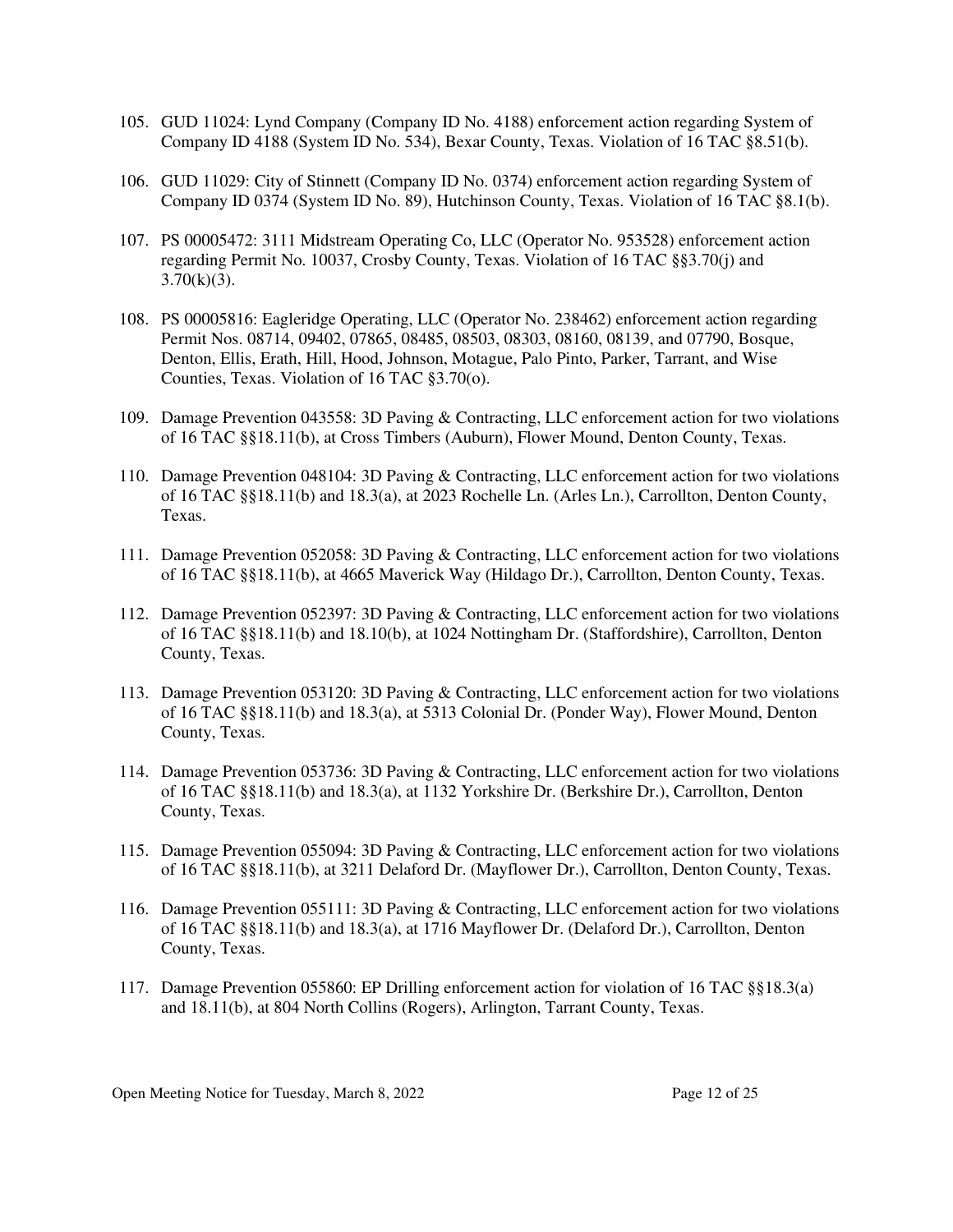- 118. Damage Prevention 063600: 3D Paving & Contracting, LLC enforcement action for violation of 16 TAC §§18.11(b) and 18.4(b), at 908 Rockwall St. (Jefferson St.), McKinney, Collin County, Texas.
- 119. Damage Prevention 065877: Municipal District Services enforcement action for violation of 16 TAC §18.3(e), at 12834 Fox Arrow Ln., Houston, Harris County, Texas.
- 120. Damage Prevention 066769: Arrow Plumbing enforcement action for two violations of 16 TAC §§18.11(b) and 18.3(a), at 1310 Frankie Ln., Longview, Gregg County, Texas.
- 121. Damage Prevention 068362: Mustang Plumbing enforcement action for violation of 16 TAC §§18.3(a) and 18.11(b), at 1705 Lakeside Ranch Dr. (Rock Dock Rd.), Georgetown, Williamson County, Texas.
- 122. Damage Prevention 068751: 3D Paving & Contracting, LLC enforcement action for two violations of 16 TAC §§18.11(b) and 18.3(e), at 516 Oak Grove Ln. (S. Coppell Rd.), Coppell, Dallas County, Texas.
- 123. Damage Prevention 068811: Texstar Enterprises, Inc. enforcement action for violation of 16 TAC §§18.3(a) and 18.11(b), at 17090 Jordan Rd. (Toepperwein Rd.), Converse, Bexar County, Texas.
- 124. Damage Prevention 068994: DB Concrete enforcement action for two violations of 16 TAC §§18.11(b) and 18.10(b), at 2510 E. 10th St. (Northwestern Ave.), Austin, Travis County, Texas.
- 125. Damage Prevention 069129: Lifetime Fence enforcement action for two violations of 16 TAC §§18.11(b) and 18.3(a), at 3408 Lark Meadow Way (Briar Grove Ln.), Camp Dallas, Denton County, Texas.
- 126. Damage Prevention 069347: 3D Paving & Contracting, LLC enforcement action for two violations of 16 TAC §§18.11(b), at 2708 Stain Glass Ct. (Crooked Creek Dr.), Carrollton, Dallas County, Texas.
- 127. Damage Prevention 069597: 3D Paving & Contracting, LLC enforcement action for two violations of 16 TAC §§18.11(b) and 18.4(a), at 2408 Stain Glass Ct. (Crooked Creek Dr.), Carrollton, Denton County, Texas.
- 128. Damage Prevention 069990: Mustang Plumbing enforcement action for violation of 16 TAC §§18.3(a), 18.11(b) and 18.11(c), at 1301 Low Branch Ln. (Saga Ranch Dr.), Leander, Williamson County, Texas.
- 129. Damage Prevention 070283: Aguayos Underground and Excavation enforcement action for violation of 16 TAC §§18.3(a) and 18.11(b), at 294 Biscayne Bay Bend, Kyle, Hays County, Texas.
- 130. Damage Prevention 070288: Trees By McDowell enforcement action for two violations of 16 TAC §§18.11(b), at 2318 Manor Oaks Terrace (Oldham Oaks Blvd.), Abilene, Taylor County, Texas.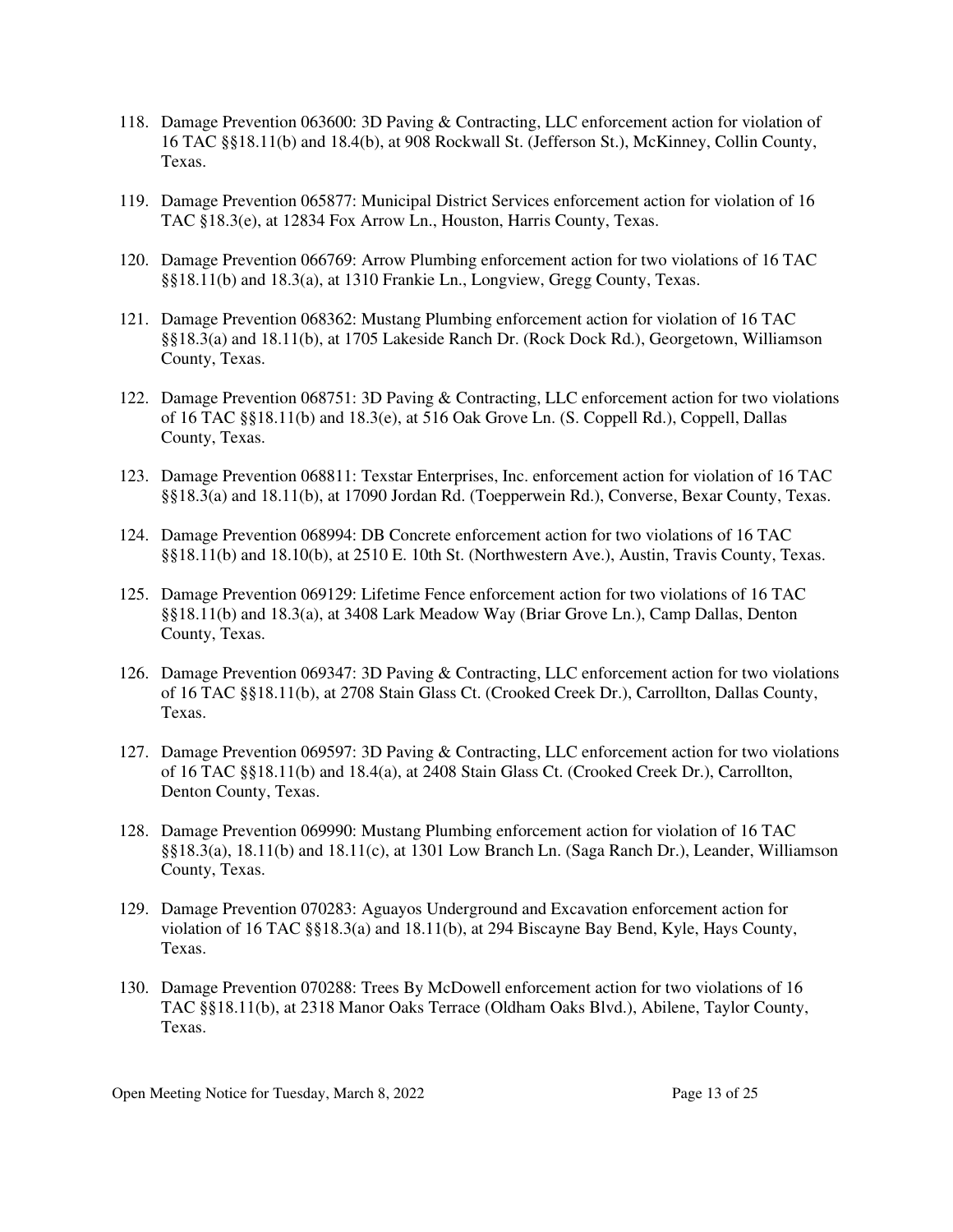- 131. Damage Prevention 070524: Mckinney Construction enforcement action for violation of 16 TAC §18.4(a), at 10626 Archmont Dr. (Balcrest Dr.), Houston, Harris County, Texas.
- 132. Damage Prevention 070533: Atmos Energy, West Texas Division enforcement action for violation of 16 TAC §18.8(a), at 149th (Miami), Lubbock, Lubbock County, Texas.
- 133. Damage Prevention 070665: J Tucker Construction enforcement action for violation of 16 TAC §18.10(b), at 2616 IH 30 W. (E. High St.), Wills Point, Van Zandt County, Texas.
- 134. Damage Prevention 070700: Atmos Energy, West Texas Division enforcement action for violation of 16 TAC §18.8(a), at 5302 89th St. (Albany Ave.), Lubbock, Lubbock County, Texas.
- 135. Damage Prevention 070917: Bass Plumbing enforcement action for violation of 16 TAC §§18.10(b) and 18.11(c), at 6307 Rockford Dr. (Peach Creek Cut-off), College Station, Brazos County, Texas.
- 136. Damage Prevention 071644: Texas Fence Co. enforcement action for violation of 16 TAC §§18.11(b), 18.11(c) and 18.4(b), at 17314 E. Mill Village Cir. (Crescent Canyon Dr.), Houston, Harris County, Texas.
- 137. Damage Prevention 071732: Techline Construction, LLC enforcement action for violation of 16 TAC §§18.10(b), at 307 E. Germania St. (S. Market St.), Brenham, Washington County, Texas.
- 138. Damage Prevention 071756: Wright Construction Co., Inc. enforcement action for violation of 16 TAC §18.3(a), at Crabapple (Hidden Hollow), Britton, Ellis County, Texas.
- 139. Damage Prevention 071792: City of Corpus Christi Gas Dept. enforcement action for violation of 16 TAC §18.8(a), at 5151 Everhart (Corona), Corpus Christi, Nueces County, Texas.
- 140. Damage Prevention 071865: Centerpoint Energy Entex enforcement action for violation of 16 TAC §18.8(a), at 220 S. Carroll St. (E.B. St.), La Porte, Harris County, Texas.
- 141. Damage Prevention 071884: Atmos Energy Corp., Mid-Tex Div. enforcement action for violation of 16 TAC §18.8(a), at 509 Hawthorne Ln. (Mimosa Trail), Old Round Rock (historical), Williamson County, Texas.
- 142. Damage Prevention 071919: Atmos Energy, West Texas Division enforcement action for violation of 16 TAC §18.8(a), at 4516 E. 1st Pl. (Sumac Ave.), Lubbock, Lubbock County, Texas.
- 143. Damage Prevention 071981: John Moore Services enforcement action for two violations of 16 TAC §§18.11(b), at 2007 Wilderness Point Dr., Kingwood, Harris County, Texas.
- 144. Damage Prevention 072339: Mustang Plumbing enforcement action for violation of 16 TAC §§18.3(e) and 18.11(b), at 1317 Longhorn Ranch Dr. (Sage Ranch), Leander, Williamson County, Texas.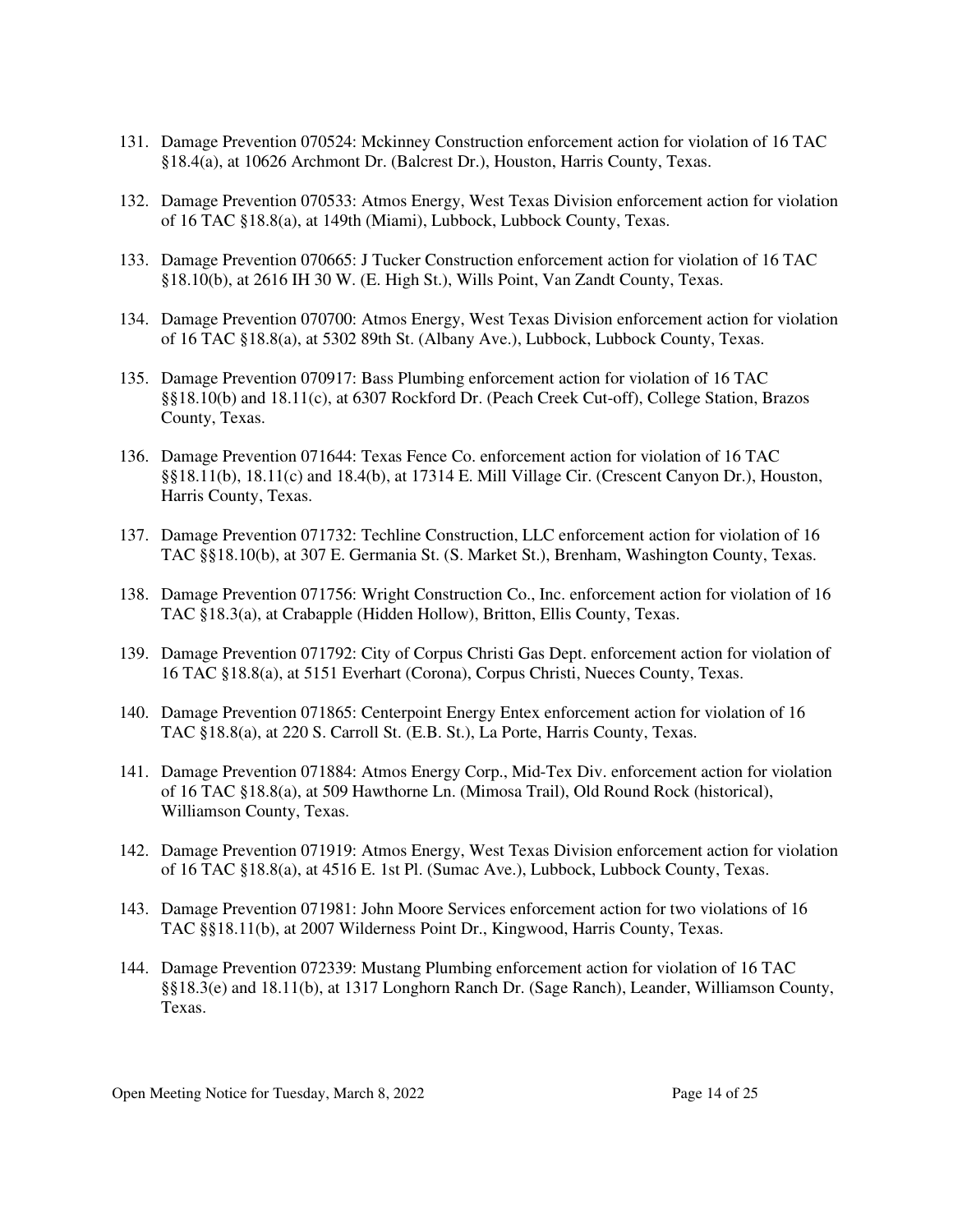- 145. Damage Prevention 072457: Centerpoint Energy Entex enforcement action for violation of 16 TAC §18.8(a), at 5300 Montego Cove Dr., Willis, Montgomery County, Texas.
- 146. Damage Prevention 072617: Texas State Utilities, Inc. enforcement action for violation of 16 TAC §18.10(b), at 4121 Caprock Canyon Rd. (Bronco Bluff), Sachse, Collin County, Texas.
- 147. Damage Prevention 072636: IES Residential enforcement action for two violations of 16 TAC §§18.11(b) and 18.3(a), at 4004 Whitetail Ln. (Diamondback Dr.), Melissa, Collin County, Texas.
- 148. Damage Prevention 072640: Centerpoint Energy Entex enforcement action for violation of 16 TAC §§18.8(a) and 18.11(a), at 8425 Southland Dr. (Cambridge), Tyler, Smith County, Texas.
- 149. Damage Prevention 072773: Centerpoint Energy Entex enforcement action for violation of 16 TAC §18.8(a), at 2230 CR 124 (Lake Ridge Dr.), Manvel, Brazoria County, Texas.
- 150. Damage Prevention 072813: City of Pampa enforcement action for two violations of 16 TAC §§18.11(b) and 18.4(a), at 720 Brunow (Reid), Pampa, Gray County, Texas.
- 151. Damage Prevention 072848: Jordan Foster Construction enforcement action for violation of 16 TAC §18.4(a), at 540 Hopkins St. (Blanco St.), San Marcos, Hays County, Texas.
- 152. Damage Prevention 072883: Red Diamond Contractor enforcement action for two violations of 16 TAC §§18.11(b) and 18.3(a), at 2527 Serene Path (Mount Logan), Missouri City, Fort Bend County, Texas.
- 153. Damage Prevention 072974: Next Custom Homes enforcement action for two violations of 16 TAC §§18.11(b) and 18.3(a), at 5902 Woodview Ave. (Allandale Rd.), Austin, Travis County, Texas.
- 154. Damage Prevention 072977: JC Excavation Co. enforcement action for two violations of 16 TAC §§18.11(b) and 18.3(a), at 22310 Acorn Valley Dr., Spring, Harris County, Texas.
- 155. Damage Prevention 072986: North Houston Pole Line enforcement action for violation of 16 TAC §18.4(b), at 929 Silver Birch (Pickwick Gardens Ln.), Magnolia, Montgomery County, Texas.
- 156. Damage Prevention 072987: City of Quanah enforcement action for violation of 16 TAC §18.10(b), at 605 W. 9th St. (Cain St.), Quanah, Hardeman County, Texas.
- 157. Damage Prevention 073072: City of Port Aransas Gas Dept. enforcement action for violation of 16 TAC §18.8(a), at 347 W. Cotter Ave. (Cut-off Rd.), Port Aransas, Nueces County, Texas.
- 158. Damage Prevention 073098: Aaron Concrete Contractors enforcement action for violation of 16 TAC §§18.10(b) and 18.11(b), at Ryan Dr. (Pecan Valley), San Antonio, Bexar County, Texas.
- 159. Damage Prevention 073126: Atmos Energy, West Texas Division enforcement action for violation of 16 TAC §18.8(a), at 18100 Stone Creek (Grasslands), Bushland, Potter County, Texas.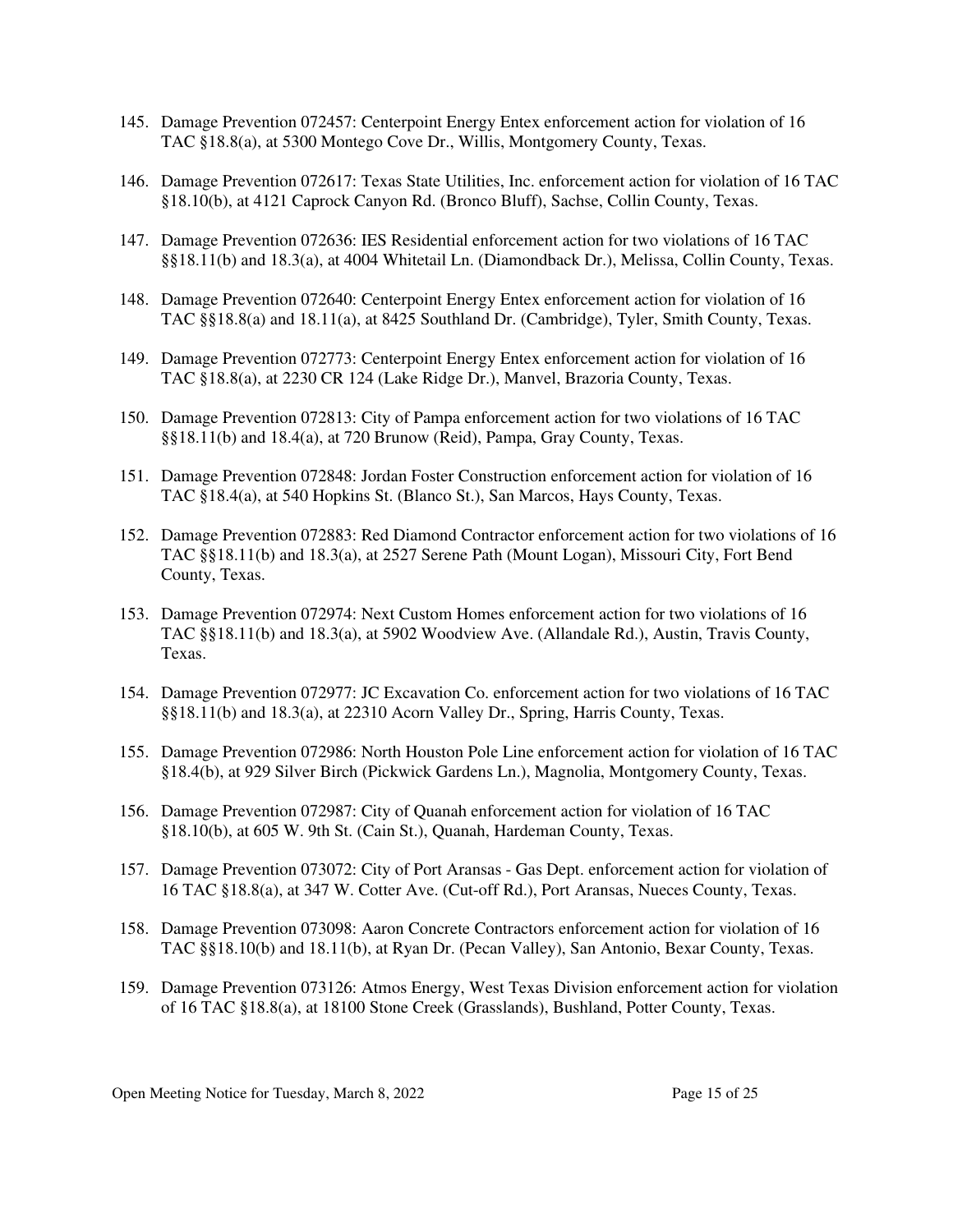- 160. Damage Prevention 073129: Atmos Energy Corp., Mid-Tex Div. enforcement action for violation of 16 TAC §18.8(a), at N. Bell Ave. (College), Denton, Denton County, Texas.
- 161. Damage Prevention 073131: Atmos Energy Corp., Mid-Tex Div. enforcement action for violation of 16 TAC §18.8(a), at 1500 Fallingwater Trl. (Enchanted Sky Ln.), Fort Worth, Tarrant County, Texas.
- 162. Damage Prevention 073134: Atmos Energy Corp., Mid-Tex Div. enforcement action for violation of 16 TAC §18.8(a), at Church St. (N.E. 2nd St.), Grand Prairie, Dallas County, Texas.
- 163. Damage Prevention 073135: City of Houston enforcement action for violation of 16 TAC §18.3(e), at 11526 Briar Forest Dr. (Woodland Park Dr.), Houston, Harris County, Texas.
- 164. Damage Prevention 073138: Atmos Energy, West Texas Division enforcement action for violation of 16 TAC §18.8(a), at 300 W. Olive (S. Sam Houston), Odessa, Ector County, Texas.
- 165. Damage Prevention 073148: Atmos Energy Corp., Mid-Tex Div. enforcement action for violation of 16 TAC §18.8(a), at 1409 White River Dr. (Little River Dr.), Waco, McLennan County, Texas.
- 166. Damage Prevention 073151: Mustang Plumbing enforcement action for violation of 16 TAC §§18.3(e), 18.11(b) and 18.11(c), at 512 Landing Ln. (Waterfall Dr.), Leander, Williamson County, Texas.
- 167. Damage Prevention 073153: Atmos Energy Corp., Mid-Tex Div. enforcement action for violation of 16 TAC §18.8(a), at S. 6th St. (E. Ave. C), Temple, Bell County, Texas.
- 168. Damage Prevention 073155: Atmos Energy Corp., Mid-Tex Div. enforcement action for violation of 16 TAC §18.8(a), at 501 W. Palestine (Odell St.), Hutchins, Dallas County, Texas.
- 169. Damage Prevention 073162: Atmos Energy Corp., Mid-Tex Div. enforcement action for violation of 16 TAC §18.8(a), at 100 Lincoln (1st), Rochester, Haskell County, Texas.
- 170. Damage Prevention 073165: Atmos Energy Corp., Mid-Tex Div. enforcement action for violation of 16 TAC §18.8(a), at 4724 Washburn Ave. (Sanguinet), Fort Worth, Tarrant County, Texas.
- 171. Damage Prevention 073166: Atmos Energy Corp., Mid-Tex Div. enforcement action for violation of 16 TAC §18.8(a), at Spencer (Rainey), Greenville, Hunt County, Texas.
- 172. Damage Prevention 073168: Atmos Energy Corp., Mid-Tex Div. enforcement action for violation of 16 TAC §18.8(a), at 412 N. 9th St. (Lincoln Ave.), Copperas Cove, Coryell County, Texas.
- 173. Damage Prevention 073176: Sarvicus, LLC enforcement action for violation of 16 TAC §18.4(b), at Adamo Ln. (Brookside Rd.), Pearland, Brazoria County, Texas.
- 174. Damage Prevention 073196: Atmos Energy, West Texas Division enforcement action for violation of 16 TAC §18.8(a), at 801 Cuthbert (A St.), Midland, Midland County, Texas.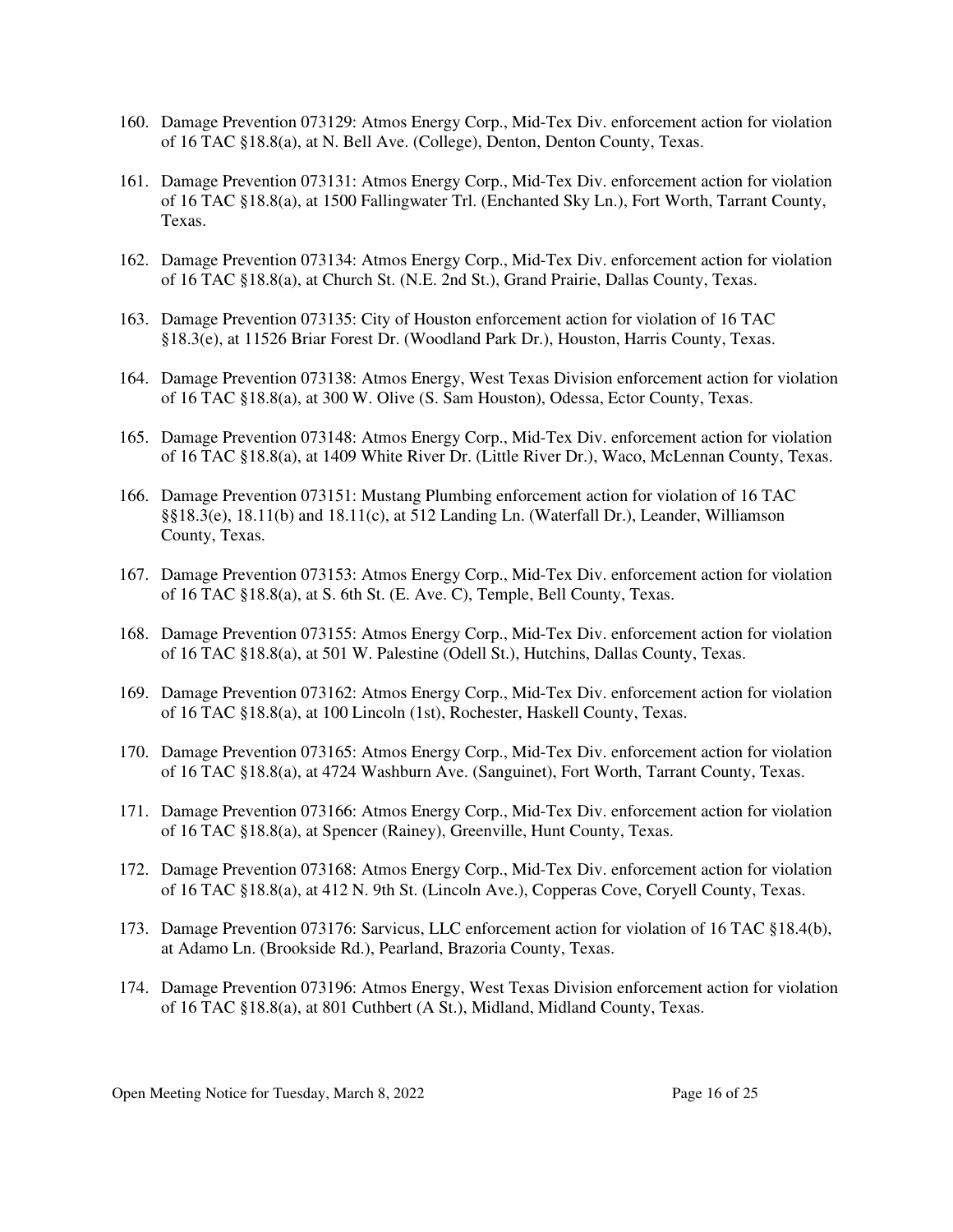- 175. Damage Prevention 073197: City of Corpus Christi Gas Dept. enforcement action for violation of 16 TAC §18.8(a), at Martin Luther King Dr. (Floral St.), Corpus Christi, Nueces County, Texas.
- 176. Damage Prevention 073207: Coastal Bend Property Development enforcement action for two violations of 16 TAC §§18.11(b), 18.3(a), and 18.11(c), at 4554 FM 2351, Friendswood, Harris County, Texas.
- 177. Damage Prevention 073224: Atmos Energy Corp., Mid-Tex Div. enforcement action for violation of 16 TAC §18.8(a), at 1210 S. Saddle Lakes Dr. (Remuda), Abilene, Taylor County, Texas.
- 178. Damage Prevention 073234: Smithco Construction enforcement action for violation of 16 TAC §18.4(a), at 151 Danny Boy Ln. (Doniphan), Vinton, El Paso County, Texas.
- 179. Damage Prevention 073241: Atmos Energy Corp., Mid-Tex Div. enforcement action for violation of 16 TAC §18.8(a), at 400 E. Central Ave. (S. Wall), Belton, Bell County, Texas.
- 180. Damage Prevention 073243: Atmos Energy Corp., Mid-Tex Div. enforcement action for violation of 16 TAC §18.8(a), at 117 N. Calvert St. (N. St.), Franklin, Robertson County, Texas.
- 181. Damage Prevention 073251: Atmos Energy Corp., Mid-Tex Div. enforcement action for violation of 16 TAC §18.8(a), at 310 Pine St. (Holcomb St.), Frankston, Anderson County, Texas.
- 182. Damage Prevention 073252: Santos Construction enforcement action for violation of 16 TAC §§18.4(a) and 18.11(b), at 863 Sonora Ln. (Fargo Dr.), Grand Prairie, Dallas County, Texas.
- 183. Damage Prevention 073254: Atmos Energy Corp., Mid-Tex Div. enforcement action for violation of 16 TAC §18.8(a), at 7801 Harbor Dr. (Evinrude Dr.), Rowlett, Dallas County, Texas.
- 184. Damage Prevention 073258: Centerpoint Energy Entex enforcement action for violation of 16 TAC §18.8(a), at 16103 Hwy. 36, Needville, Fort Bend County, Texas.
- 185. Damage Prevention 073260: Centerpoint Energy Entex enforcement action for violation of 16 TAC §18.8(a), at 6700 Kingston Cove Ln., Willis, Montgomery County, Texas.
- 186. Damage Prevention 073267: Centerpoint Energy Entex enforcement action for violation of 16 TAC §18.8(a), at 19700 Blk. Fountain Bend Dr., Tomball, Harris County, Texas.
- 187. Damage Prevention 073283: Centerpoint Energy Entex enforcement action for violation of 16 TAC §18.8(a), at 11219 Fall Breeze Dr., Houston, Harris County, Texas.
- 188. Damage Prevention 073289: Acker Construction enforcement action for two violations of 16 TAC §§18.11(b), 18.3(a), and 18.11(c), at 108 E. Franklin St. (College St.), Waxahachie, Ellis County, Texas.
- 189. Damage Prevention 073292: Centerpoint Energy Entex enforcement action for violation of 16 TAC §18.8(a), at 1 Buckingham Court (Rivershire Dr.), Conroe, Montgomery County, Texas.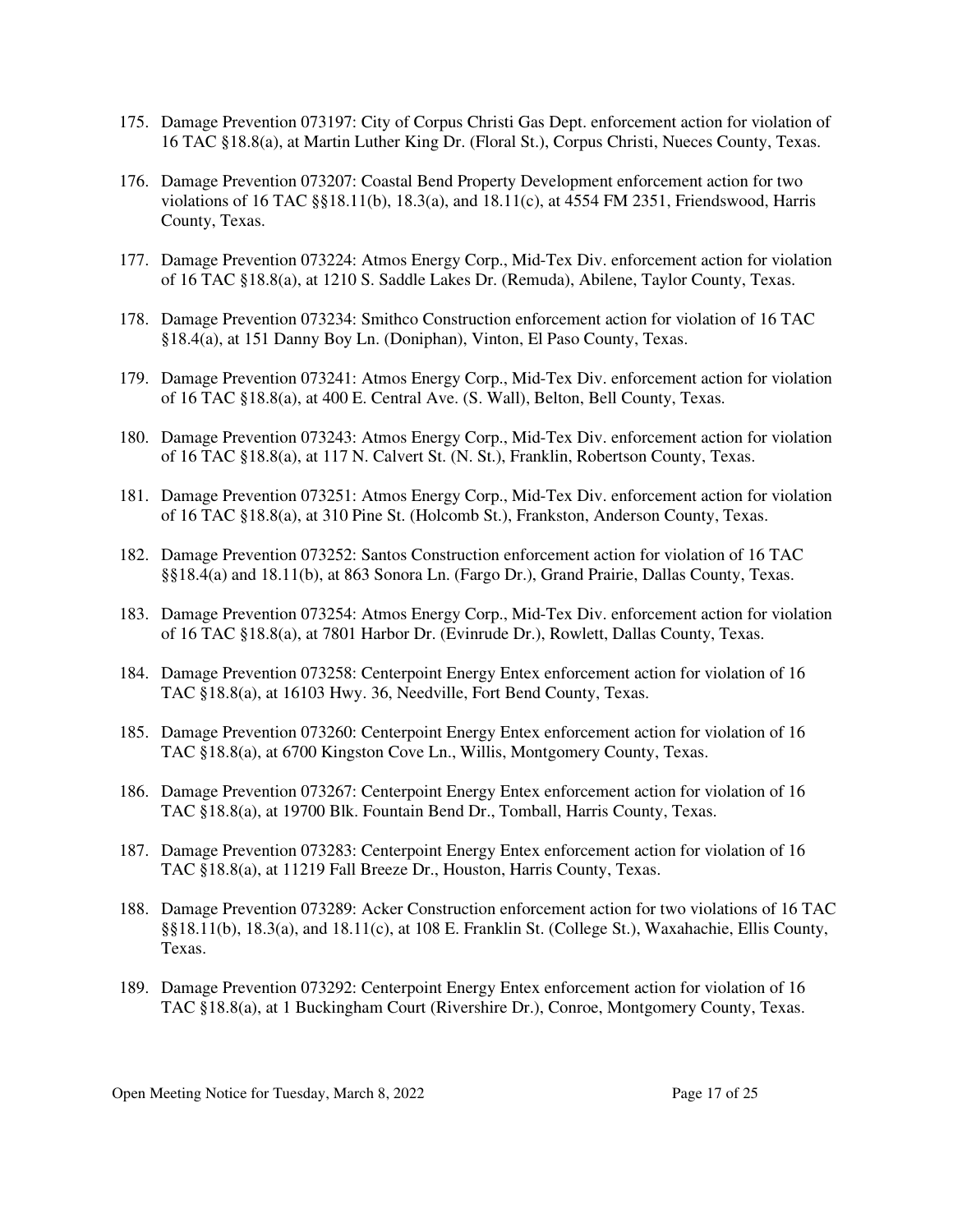- 190. Damage Prevention 073296: City of Abilene Water Distribution enforcement action for violation of 16 TAC §18.4(b), at 918 Ruswood Cir. (E. N. 10th St.), Abilene, Taylor County, Texas.
- 191. Damage Prevention 073304: Centerpoint Energy Entex enforcement action for violation of 16 TAC §18.8(a), at 15619 Barber Grove Ln., Houston, Harris County, Texas.
- 192. Damage Prevention 073306: Texas Gas Service Company enforcement action for violation of 16 TAC §18.8(a), at 1211 Herring Ave. (8th St.), Port Neches, Jefferson County, Texas.
- 193. Damage Prevention 073315: Centerpoint Energy Entex enforcement action for violation of 16 TAC §18.8(a), at 203 E. Toledo St., Seadrift, Calhoun County, Texas.
- 194. Damage Prevention 073317: Romans Fence Co, Inc. enforcement action for two violations of 16 TAC §§18.11(b), 18.4(b), and 18.11(c), at 17914 Texas Wildflower (County Shores), Cypress, Harris County, Texas.
- 195. Damage Prevention 073318: Centerpoint Energy Entex enforcement action for violation of 16 TAC §18.8(a), at 3200 Blk. W. Davis Field, Conroe, Montgomery County, Texas.
- 196. Damage Prevention 073322: Atmos Energy Corp., Mid-Tex Div. enforcement action for violation of 16 TAC §18.8(a), at 5110 Hwy. 277 S. (Texas Ave.), Abilene, Taylor County, Texas.
- 197. Damage Prevention 073328: Centerpoint Energy Entex enforcement action for violation of 16 TAC §18.8(a), at 15567 Wood Springs Rd., Lindale, Smith County, Texas.
- 198. Damage Prevention 073345: Centerpoint Energy Entex enforcement action for violation of 16 TAC §18.8(a), at 3100 Baywood Park Dr., Houston, Harris County, Texas.
- 199. Damage Prevention 073347: Atmos Energy Corp., Mid-Tex Div. enforcement action for violation of 16 TAC §18.8(a), at 8587 Southwestern Blvd. (Village Glen Dr.), Dallas, Dallas County, Texas.
- 200. Damage Prevention 073352: Mustang Plumbing enforcement action for two violations of 16 TAC §§18.11(b), at 242 Sabino Dr. (Gamble Dr.), Austin, Travis County, Texas.
- 201. Damage Prevention 073355: Centerpoint Energy Entex enforcement action for violation of 16 TAC §18.8(a), at 3010 Quincannon Ln., Houston, Harris County, Texas.
- 202. Damage Prevention 073356: Atmos Energy Corp., Mid-Tex Div. enforcement action for violation of 16 TAC §18.8(a), at 1001 E. Epstein (Hazelwood), Sherman, Grayson County, Texas.
- 203. Damage Prevention 073358: Atmos Energy Corp., Mid-Tex Div. enforcement action for violation of 16 TAC §18.8(a), at 402 Bacon St. (S. May St.), Madisonville, Madison County, Texas.
- 204. Damage Prevention 073359: Atmos Energy Corp., Mid-Tex Div. enforcement action for violation of 16 TAC §18.8(a), at 210 S. Park St. (Pinkston), Terrell, Kaufman County, Texas.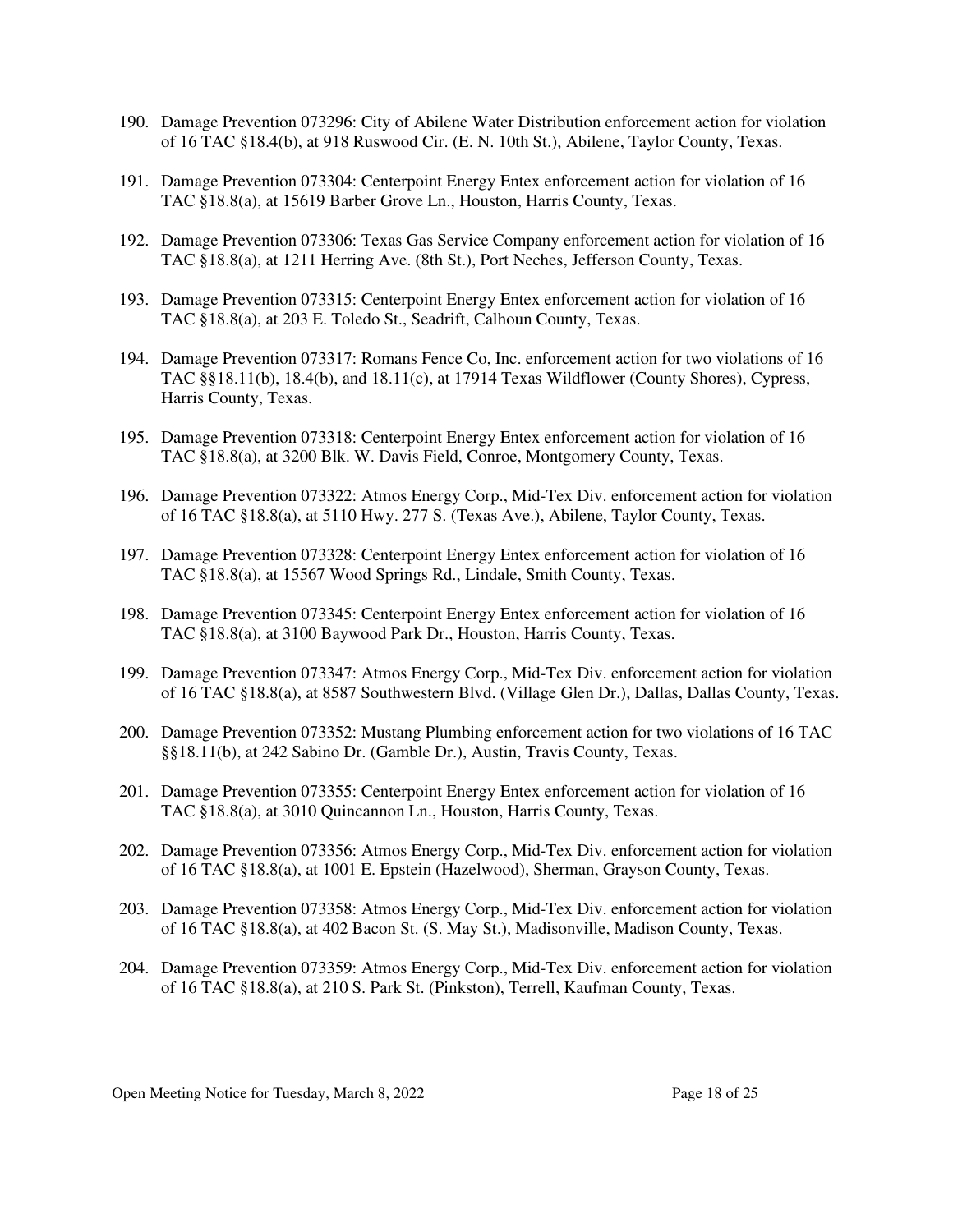- 205. Damage Prevention 073366: Centerpoint Energy Entex enforcement action for violation of 16 TAC §18.8(a), at 157 Constitution (Vapor Lp.), Kyle, Hays County, Texas.
- 206. Damage Prevention 073367: Atmos Energy Corp., Mid-Tex Div. enforcement action for violation of 16 TAC §18.8(a), at 50 Springs Rd. (Roaring Springs Rd.), Westover Hills, Tarrant County, Texas.
- 207. Damage Prevention 073373: SiEnergy, LP enforcement action for violation of 16 TAC §18.8(a), at 4323 S. Shadow Mist (Emmit Creek), Sugar Land, Fort Bend County, Texas.
- 208. Damage Prevention 073376: SiEnergy, LP enforcement action for violation of 16 TAC §18.8(a), at 4319 S. Shadow Mist (Emmit Creek), Sugar Land, Fort Bend County, Texas.
- 209. Damage Prevention 073383: Atmos Energy Corp., Mid-Tex Div. enforcement action for violation of 16 TAC §18.8(a), at 8707 Wingate Dr. (Shorecrest Dr.), Dallas, Dallas County, Texas.
- 210. Damage Prevention 073385: Atmos Energy Corp., Mid-Tex Div. enforcement action for violation of 16 TAC §18.8(a), at 232 Ben Milam Dr. (Ben Brook Dr.), Palestine, Anderson County, Texas.
- 211. Damage Prevention 073394: Texas Gas Service Company enforcement action for violation of 16 TAC §18.8(a), at 221 20th St. (Mechanic St.), Galveston, Galveston County, Texas.
- 212. Damage Prevention 073396: Osmose Utilities Services enforcement action for two violations of 16 TAC §§18.11(b) and 18.3(a), at 3975 Rothwell St., Beaumont, Jefferson County, Texas.
- 213. Damage Prevention 073401: Atmos Energy Corp., Mid-Tex Div. enforcement action for violation of 16 TAC §18.8(a), at 2918 N.W. 19th St. (Macie), Fort Worth, Tarrant County, Texas.
- 214. Damage Prevention 073404: Centerpoint Energy Entex enforcement action for violation of 16 TAC §18.8(a), at 209 Platt Rd., Lufkin, Angelina County, Texas.
- 215. Damage Prevention 073406: Centerpoint Energy Entex enforcement action for violation of 16 TAC §18.8(a), at 100 Blk. Pelham Park, Richmond, Fort Bend County, Texas.
- 216. Damage Prevention 073409: Atmos Energy Corp., Mid-Tex Div. enforcement action for violation of 16 TAC §18.8(a), at 5301 E. McKinney St. (Glenngary), Denton, Denton County, Texas.
- 217. Damage Prevention 073412: Atmos Energy Corp., Mid-Tex Div. enforcement action for violation of 16 TAC §18.8(a), at 7949 Jacksboro Hwy. (Logan), Fort Worth, Tarrant County, Texas.
- 218. Damage Prevention 073417: Southeast Cable Const Co., LLC enforcement action for two violations of 16 TAC §§18.11(b), 18.3(a), and 18.11(c), at 2104 N. 27th (Tyler), Nederland, Jefferson County, Texas.
- 219. Damage Prevention 073419: Atmos Energy Corp., Mid-Tex Div. enforcement action for violation of 16 TAC §18.8(a), at 3805 Creek Hollow Way (Standridge Dr.), The Colony, Denton County, Texas.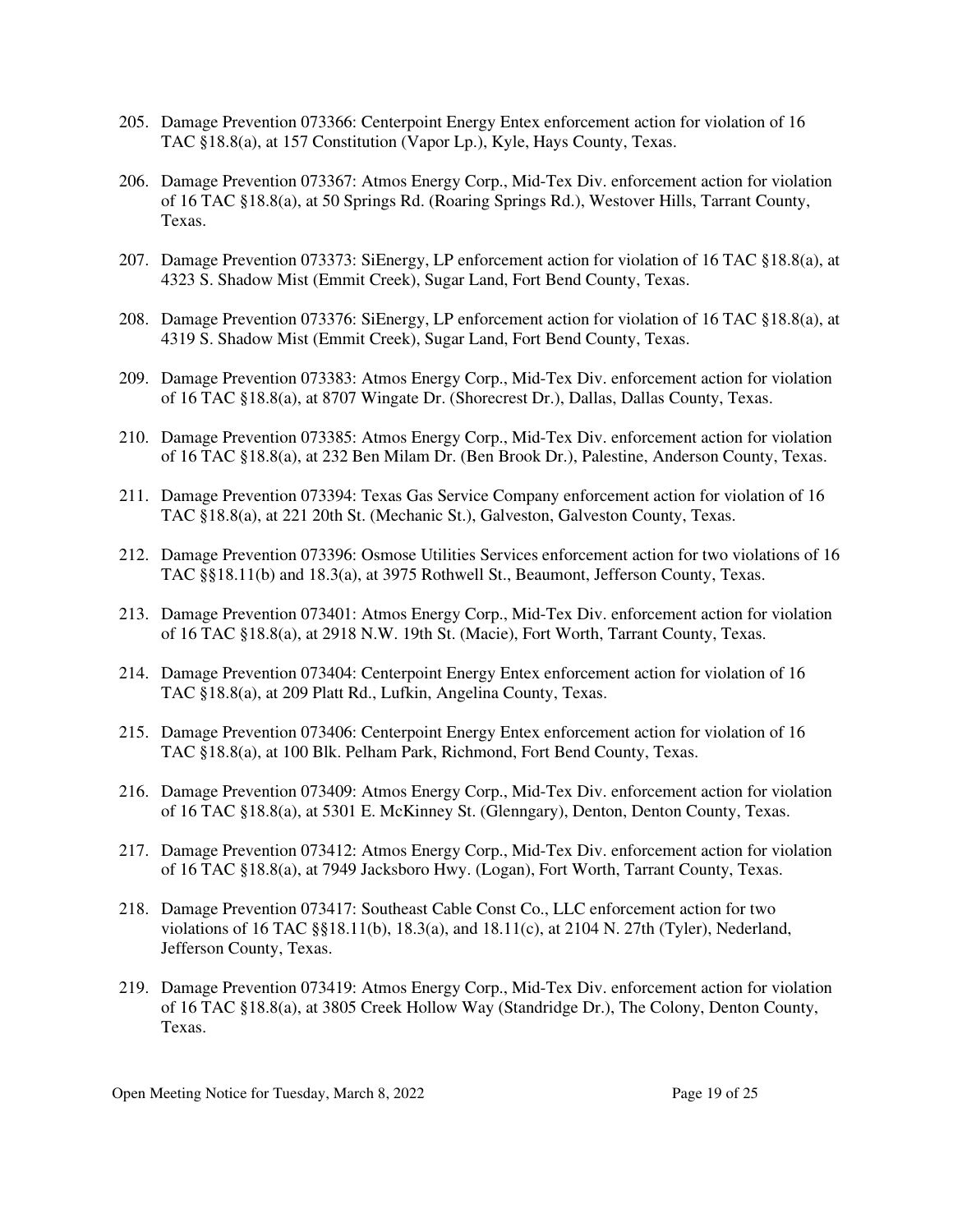- 220. Damage Prevention 073427: Atmos Energy, West Texas Division enforcement action for violation of 16 TAC §18.8(a), at 11504 Savannah (117th St.), Lubbock, Lubbock County, Texas.
- 221. Damage Prevention 073434: Texas Gas Service Company enforcement action for violation of 16 TAC §18.8(a), at 1700 1/2 N.W. 5th Ave. (N.W. 16th St.), Mineral Wells, Palo Pinto County, Texas.
- 222. Damage Prevention 073435: Centerpoint Energy Entex enforcement action for violation of 16 TAC §18.8(a), at 1918 Old Winfield, Mount Pleasant, Titus County, Texas.
- 223. Damage Prevention 073438: Atmos Energy, West Texas Division enforcement action for violation of 16 TAC §18.8(a), at 4000 Parks Legado Rd. (Tres Hermanas Blvd.), Odessa, Ector County, Texas.
- 224. Damage Prevention 073439: Centerpoint Energy Entex enforcement action for violation of 16 TAC §18.8(a), at 4002 Lime Creek Dr. (Bellows Bend Dr.), Katy, Fort Bend County, Texas.
- 225. Damage Prevention 073440: Centerpoint Energy Entex enforcement action for violation of 16 TAC §18.8(a), at 3115 Silver Cedar Trl. (Morton Rd.), Katy, Harris County, Texas.
- 226. Damage Prevention 073441: Atmos Energy Corp., Mid-Tex Div. enforcement action for violation of 16 TAC §18.8(a), at 231 E. 3rd (Pecan), San Angelo, Tom Green County, Texas.
- 227. Damage Prevention 073443: Atmos Energy Corp., Mid-Tex Div. enforcement action for violation of 16 TAC §18.8(a), at 700 Hwy. 81 (FM 51), Decatur, Wise County, Texas.
- 228. Damage Prevention 073444: Atmos Energy Corp., Mid-Tex Div. enforcement action for violation of 16 TAC §18.8(a), at 7600 Fall Creek Rd. (FM 148), Terrell, Kaufman County, Texas.
- 229. Damage Prevention 073445: Atmos Energy Corp., Mid-Tex Div. enforcement action for violation of 16 TAC §18.8(a), at 401 Woverley Ln. (Worchester Ln.), Allen, Collin County, Texas.
- 230. Damage Prevention 073446: Atmos Energy Corp., Mid-Tex Div. enforcement action for violation of 16 TAC §18.8(a), at 200 Church St. (Northwest Pkwy.), Azle, Tarrant County, Texas.
- 231. Damage Prevention 073449: Atmos Energy Corp., Mid-Tex Div. enforcement action for violation of 16 TAC §18.8(a), at 2633 Laramie St. (Victoria St.), Irving, Dallas County, Texas.
- 232. Damage Prevention 073452: Atmos Energy Corp., Mid-Tex Div. enforcement action for violation of 16 TAC §18.8(a), at 3336 Hiawatha Trl. (Chipewa Trl.), Fort Worth, Tarrant County, Texas.
- 233. Damage Prevention 073454: Atmos Energy Corp., Mid-Tex Div. enforcement action for violation of 16 TAC §18.8(a), at 9632 Kerrville St. (St. Augustine Dr.), Dallas, Dallas County, Texas.
- 234. Damage Prevention 073456: Texas Fence Co. enforcement action for violation of 16 TAC §18.3(e), at 77005 Sunset Blvd. (Buffalo Speedway), Houston, Harris County, Texas.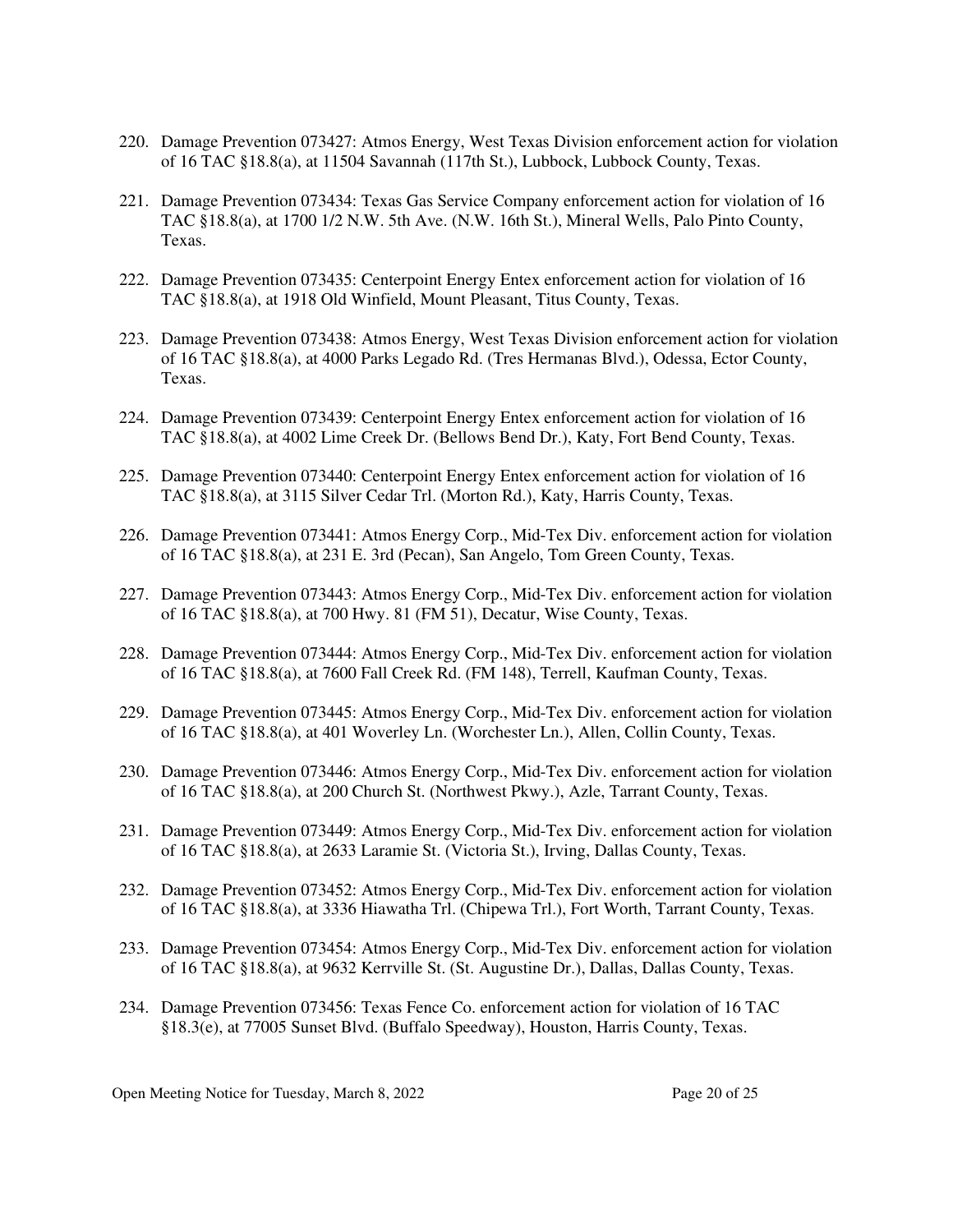- 235. Damage Prevention 073460: Atmos Energy Corp., Mid-Tex Div. enforcement action for violation of 16 TAC §18.8(a), at 1300 Blk. Harvey Mitchell Pkwy. (Holleman), College Station, Brazos County, Texas.
- 236. Damage Prevention 073461: Atmos Energy Corp., Mid-Tex Div. enforcement action for violation of 16 TAC §18.8(a), at 6202 Sayle St. (Maple St.), Greenville, Hunt County, Texas.
- 237. Damage Prevention 073462: Centerpoint Energy Entex enforcement action for violation of 16 TAC §18.8(a), at Frick Rd. (Ralph Culver Rd.), Houston, Harris County, Texas.
- 238. Damage Prevention 073463: Centerpoint Energy Entex enforcement action for violation of 16 TAC §18.8(a), at 2401 Maple St., Liberty, Liberty County, Texas.
- 239. Damage Prevention 073464: CoServ Gas, Ltd. enforcement action for violation of 16 TAC §18.8(a), at Stacy Rd. (Custer Rd.), McKinney, Collin County, Texas.
- 240. Damage Prevention 073465: Centerpoint Energy Entex enforcement action for violation of 16 TAC §18.8(a), at 1709 Forestdale Blvd., Whitehouse, Smith County, Texas.
- 241. Damage Prevention 073466: Centerpoint Energy Entex enforcement action for violation of 16 TAC §18.8(a), at Main (4th St.), Sugar Land, Fort Bend County, Texas.
- 242. Damage Prevention 073468: Centerpoint Energy Entex enforcement action for violation of 16 TAC §18.8(a), at 10500 Blk. Burney Rd., Sugar Land, Fort Bend County, Texas.
- 243. Damage Prevention 073472: Atmos Energy Corp., Mid-Tex Div. enforcement action for violation of 16 TAC §18.8(a), at 2405 E. Windsor Dr. (Broken Bow St.), Denton, Denton County, Texas.
- 244. Damage Prevention 073475: Atmos Energy Corp., Mid-Tex Div. enforcement action for violation of 16 TAC §18.8(a), at E. Elm (Rhomberg), Burnet, Burnet County, Texas.
- 245. Damage Prevention 073477: Centerpoint Energy Entex enforcement action for violation of 16 TAC §18.8(a), at 9314 Magnolia Ridge Dr. (Pitch Pine Dr.), Houston, Harris County, Texas.
- 246. Damage Prevention 073480: Centerpoint Energy Entex enforcement action for violation of 16 TAC §18.8(a), at FM 124 W. (CR 257), Beckville, Panola County, Texas.
- 247. Damage Prevention 073482: Atmos Energy Corp., Mid-Tex Div. enforcement action for violation of 16 TAC §18.8(a), at 18543 Timber Oaks Dr. (Shadow Ridge Dr.), Camp Dallas, Denton County, Texas.
- 248. Damage Prevention 073484: Centerpoint Energy Entex enforcement action for violation of 16 TAC §18.8(a), at 1001 S. Winfree St., Dayton, Liberty County, Texas.
- 249. Damage Prevention 073493: Centerpoint Energy Entex enforcement action for violation of 16 TAC §18.8(a), at 19200 Blk. Cloyanna Ln., Houston, Harris County, Texas.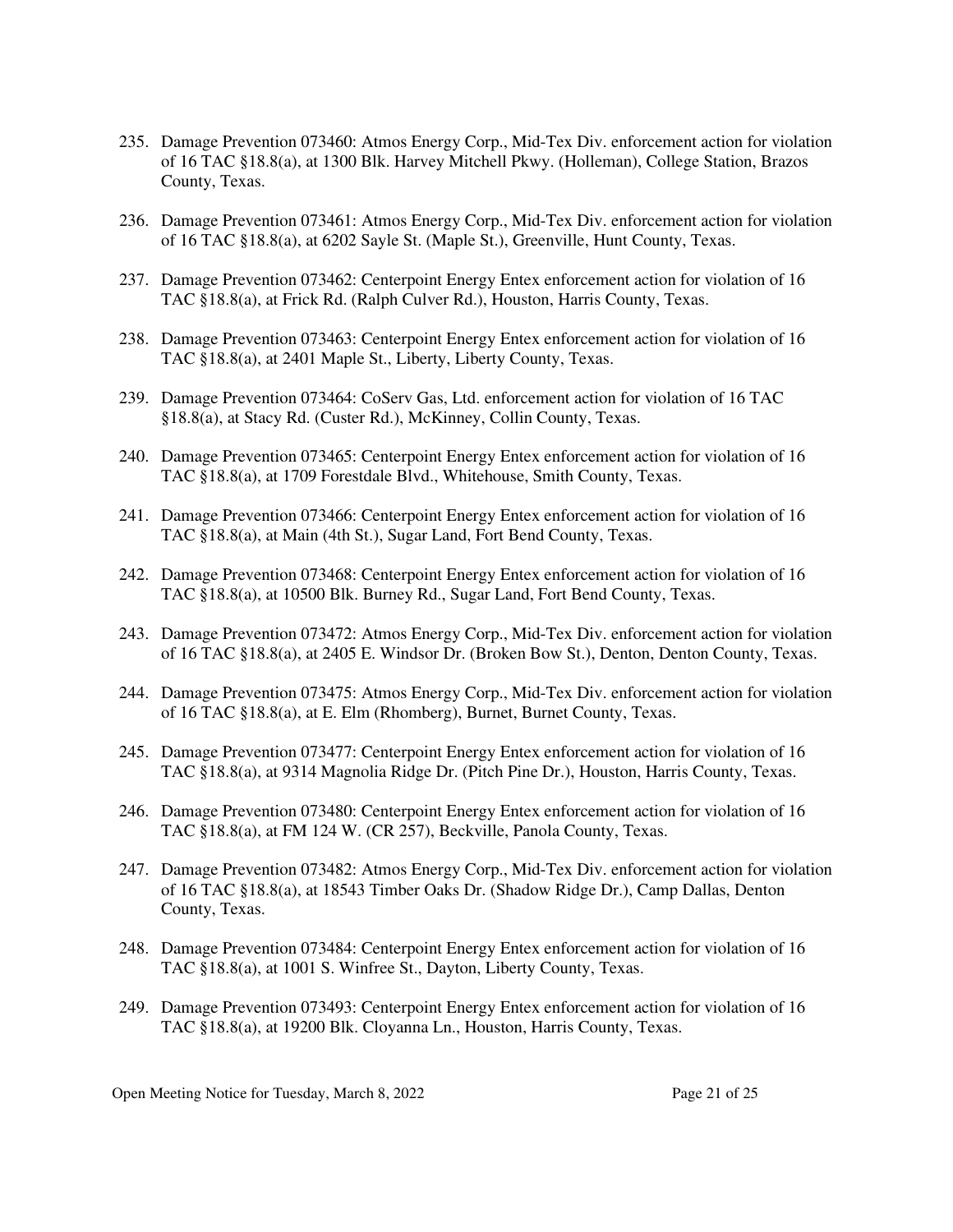- 250. Damage Prevention 073496: Mustang Plumbing enforcement action for violation of 16 TAC §18.4(b), at 5509 Clay Ave. (Houston St.), Austin, Travis County, Texas.
- 251. Damage Prevention 073499: Centerpoint Energy Entex enforcement action for violation of 16 TAC §18.8(a), at 346 FM 346 (Hwy. 69), Tyler, Smith County, Texas.
- 252. Damage Prevention 073505: Texas Gas Service Company enforcement action for violation of 16 TAC §18.8(a), at 4207 Boatwright Cv. (Westall St.), Austin, Travis County, Texas.
- 253. Damage Prevention 073507: Centerpoint Energy Entex enforcement action for violation of 16 TAC §18.8(a), at 1117 Barillos Creek Ln. (Balcones Creek Ln.), Friendswood, Galveston County, Texas.
- 254. Damage Prevention 073509: Wicker Construction, Inc. enforcement action for violation of 16 TAC §18.4(a), at 1215 Industrial Blvd. (Smackover St.), Kilgore, Gregg County, Texas.
- 255. Damage Prevention 073510: Atmos Energy, West Texas Division enforcement action for violation of 16 TAC §18.8(a), at 1208 E. 52nd (Dixie), Odessa, Ector County, Texas.
- 256. Damage Prevention 073511: Atmos Energy, West Texas Division enforcement action for violation of 16 TAC §18.8(a), at 4 Charolais (Aron Parker), Odessa, Ector County, Texas.
- 257. Damage Prevention 073512: Centerpoint Energy Entex enforcement action for violation of 16 TAC §18.8(a), at Blue Oak Blvd. (Bodark Oak Way), San Marcos, Hays County, Texas.
- 258. Damage Prevention 073516: Atmos Energy, West Texas Division enforcement action for violation of 16 TAC §18.8(a), at 9400 Wildcat Rd. (Tascosa Rd.), Amarillo, Potter County, Texas.
- 259. Damage Prevention 073518: Atmos Energy, West Texas Division enforcement action for violation of 16 TAC §18.8(a), at 7001 E. IH 40 (Big Texan Rd.), Amarillo, Potter County, Texas.
- 260. Damage Prevention 073521: Driver Leasing, Inc. enforcement action for violation of 16 TAC §§18.11(b), 18.11(c) and 18.4(a), at 9 Highland (Faith Step), Canyon, Randall County, Texas.
- 261. Damage Prevention 073525: Centerpoint Energy Entex enforcement action for violation of 16 TAC §18.8(a), at 4711 Center St. (Spencer Hwy.), Deer Park, Harris County, Texas.
- 262. Damage Prevention 073537: Atmos Energy Corp., Mid-Tex Div. enforcement action for violation of 16 TAC §18.8(a), at 13260 Josey Ln. (Valley View Ln.), Farmers Branch, Dallas County, Texas.
- 263. Damage Prevention 073541: Atmos Energy, West Texas Division enforcement action for violation of 16 TAC §18.8(a), at 3203 E. Slaton Rd. (Guava Ave.), Lubbock, Lubbock County, Texas.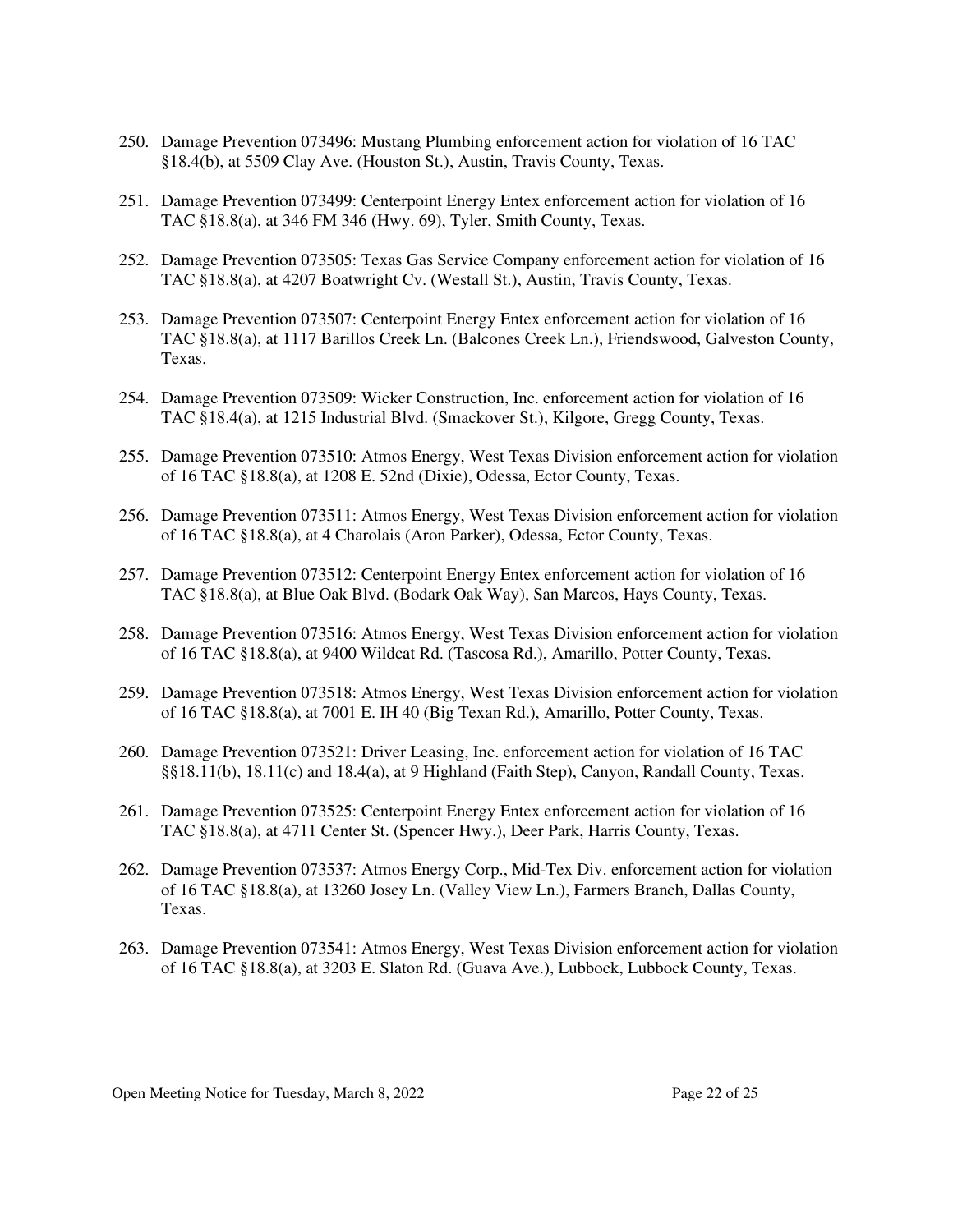- 264. Damage Prevention 073545: Atmos Energy Corp., Mid-Tex Div. enforcement action for violation of 16 TAC §18.8(a), at 8604 Amber Hill Ct. (Amber Ridge Dr.), College Station, Brazos County, Texas.
- 265. Damage Prevention 073549: Atmos Energy Corp., Mid-Tex Div. enforcement action for violation of 16 TAC §18.8(a), at 1614 Sarah Brooks Dr. (N. Tarrant Pkwy.), Keller, Tarrant County, Texas.
- 266. Damage Prevention 073551: Atmos Energy Corp., Mid-Tex Div. enforcement action for violation of 16 TAC §18.8(a), at 401 Hampshire Dr. (Norfolk Dr.), Prosper, Collin County, Texas.
- 267. Damage Prevention 073557: Texas Gas Service Company enforcement action for violation of 16 TAC §18.8(a), at 779 Woodland Ave. (Montoya), El Paso, El Paso County, Texas.
- 268. Damage Prevention 073563: Atmos Energy Corp., Mid-Tex Div. enforcement action for violation of 16 TAC §18.8(a), at 4110 Ruskin Rd. (Compton), Wichita Falls, Wichita County, Texas.
- 269. Damage Prevention 073564: Atmos Energy Corp., Mid-Tex Div. enforcement action for violation of 16 TAC §18.8(a), at 3618 Syracuse (Tulane), Garland, Dallas County, Texas.
- 270. Damage Prevention 073567: Atmos Energy Corp., Mid-Tex Div. enforcement action for violation of 16 TAC §18.8(a), at 812 E. Lamar St. (S. Hood St.), Palestine, Anderson County, Texas.
- 271. Damage Prevention 073576: Atmos Energy Corp., Mid-Tex Div. enforcement action for violation of 16 TAC §18.8(a), at 221 E. Milas (Glenn St.), Glenn Heights, Ellis County, Texas.
- 272. Damage Prevention 073584: Atmos Energy Corp., Mid-Tex Div. enforcement action for violation of 16 TAC §18.8(a), at 701 11th St. (Ave. G), Anson, Jones County, Texas.
- 273. Damage Prevention 073586: Atmos Energy Corp., Mid-Tex Div. enforcement action for violation of 16 TAC §18.8(a), at 105 Blevins St. (E. 1st St.), Fort Worth, Tarrant County, Texas.
- 274. Damage Prevention 073588: Atmos Energy Corp., Mid-Tex Div. enforcement action for violation of 16 TAC §18.8(a), at 2845 Hunter St. (Craig St.), Fort Worth, Tarrant County, Texas.
- 275. Damage Prevention 073596: Atmos Energy Corp., Mid-Tex Div. enforcement action for violation of 16 TAC §18.8(a), at 225 Lynn, Bryan, Brazos County, Texas.
- 276. Damage Prevention 073597: Cy-Tex Services enforcement action for violation of 16 TAC §18.3(a), at 31 Thorpe Ln. (Dobbs View), Spring, Harris County, Texas.
- 277. Damage Prevention 073603: Atmos Energy Corp., Mid-Tex Div. enforcement action for violation of 16 TAC §18.8(a), at 308 E. Texas (S. Main), Mart, McLennan County, Texas.
- 278. Damage Prevention 073606: Atmos Energy Corp., Mid-Tex Div. enforcement action for violation of 16 TAC §18.8(a), at 3403 Knight St. (Rawlins St.), Dallas, Dallas County, Texas.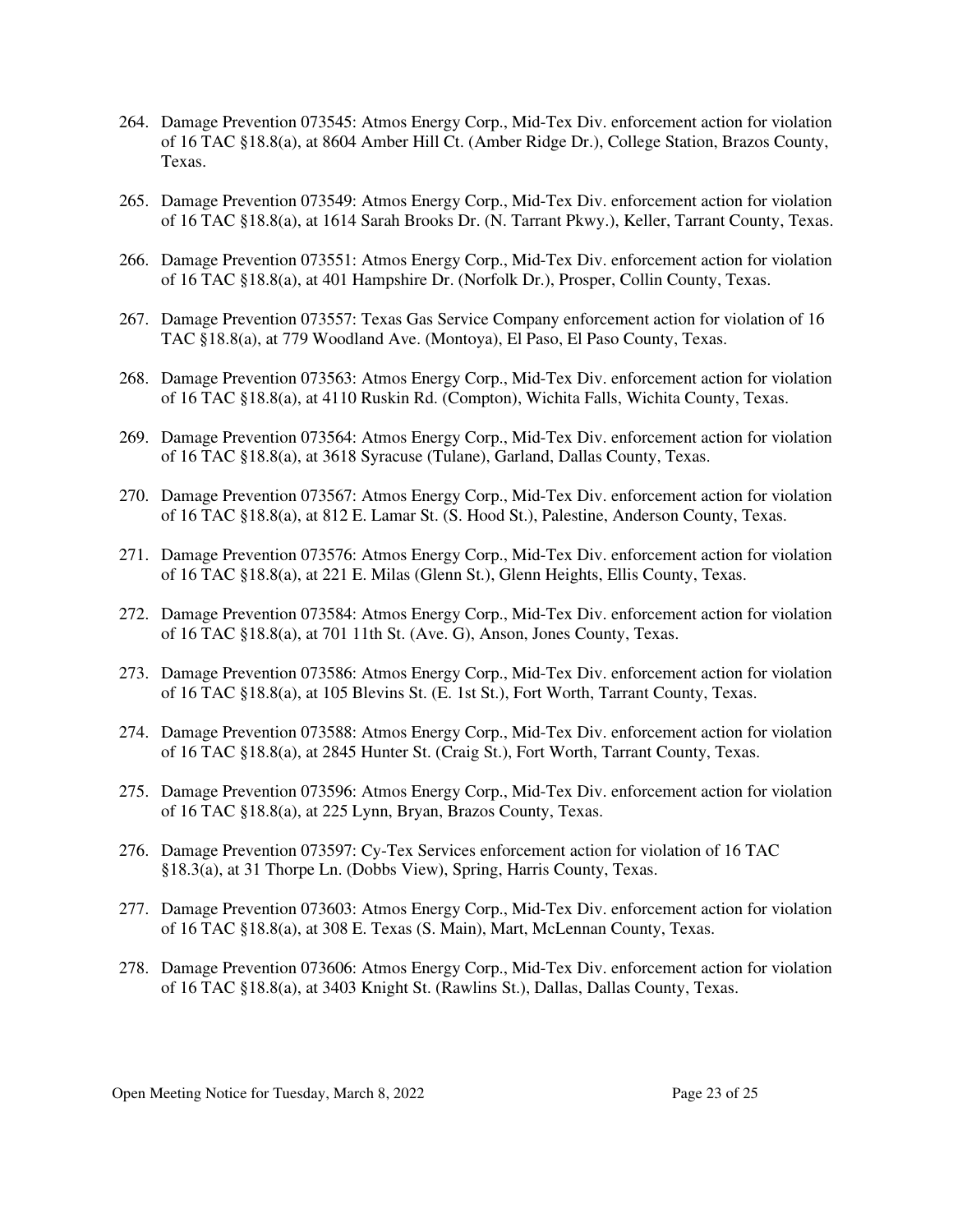- 279. Damage Prevention 073610: Atmos Energy Corp., Mid-Tex Div. enforcement action for violation of 16 TAC §18.8(a), at 1205 St. Louis Ave. (Oleander St.), Fort Worth, Tarrant County, Texas.
- 280. Damage Prevention 073615: Atmos Energy Corp., Mid-Tex Div. enforcement action for violation of 16 TAC §18.8(a), at 2920 Eastridge Dr. (Conkling Ave.), Haltom City, Tarrant County, Texas.
- 281. Damage Prevention 073616: Atmos Energy Corp., Mid-Tex Div. enforcement action for violation of 16 TAC §18.8(a), at 715 Border Pl. (UTA Blvd.), Arlington, Tarrant County, Texas.
- 282. Damage Prevention 073623: Atmos Energy Corp., Mid-Tex Div. enforcement action for violation of 16 TAC §18.8(a), at 4105 6th St. (W. Bolt St.), Mansfield, Tarrant County, Texas.
- 283. Damage Prevention 073625: Atmos Energy Corp., Mid-Tex Div. enforcement action for violation of 16 TAC §18.8(a), at 1609 Franklin Ave. (16th St.), Waco, McLennan County, Texas.

## **ADMINISTRATIVE MATTERS**

#### **OPERATIONS**

284. Approval of certain agency contracts pursuant to the Commission's Delegation of Authority.

#### **OFFICE OF GENERAL COUNSEL**

285. Pending and/or contemplated litigation, rulemakings, and other actions initiated by or involving the U.S. Environmental Protection Agency, U.S. Department of Interior, U.S. Department of Transportation, and other federal agencies that may impact the State of Texas, including, but not limited to, the energy, pipeline, and natural resource industries.

#### **PUBLIC INPUT**

286. The Commission will provide an opportunity for general public input on any matter under the jurisdiction of the Commission, in accordance with the policy adopted on September 7, 2005.